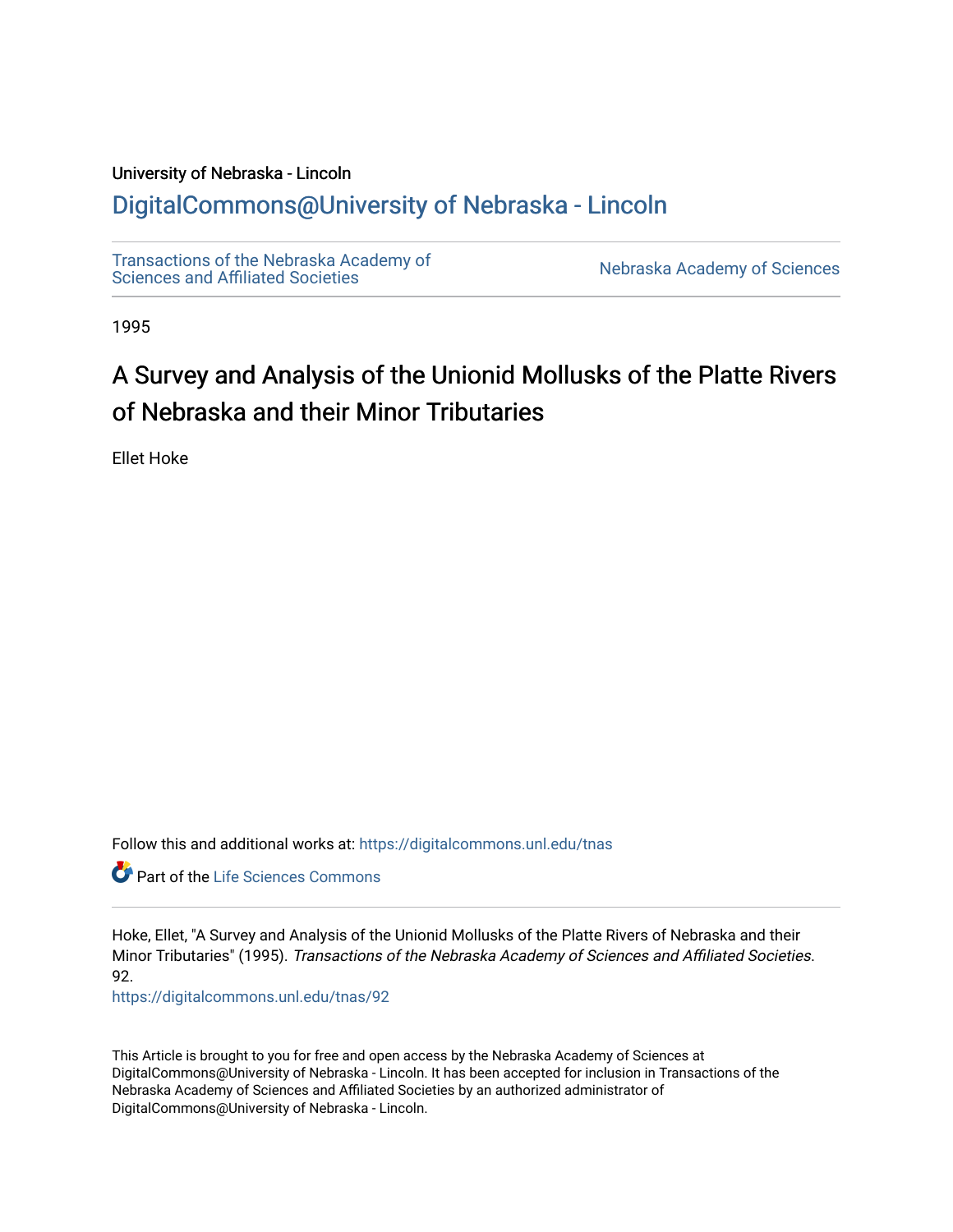# A **SURVEY AND ANALYSIS OF THE UNIONID MOLLUSKS OF THE PLATTE RIVERS OF NEBRASKA AND THEIR MINOR TRIBUTARIES**

#### **Ellet Hoke**

13931 Reflection Court, Apt. 736 Ballwin, Missouri 63021

#### *ABSTRACT*

A survey conducted in the Platte basins in Nebraska between 1972 and 1995 documented a bivalve fauna consisting of sixteen native unionids and one introduced exotic species. Five new taxa were confirmed for the Platte basins in Nebraska, increasing the total reported for the region to eighteen unionids and one exotic taxon. The greatest species diversity was found to have existed in tributaries of the Platte rivers, while bivalves were uncommon in the main channel of the Platte River. Man-made environments provide significant habitat for some bivalves in the region.

t t t

This paper is a portion of a study initiated in 1972 to document the distributions of unionid mollusks throughout Nebraska. At that time, the sole publications on the bivalves of Nebraska were those of Aughey (1877) and Walker (1906). More recently, a number of papers have appeared on the bivalve fauna of the Platte basins (Baxa, 1981; Freeman and Perkins 1992; Lingle, 1992; Roedel, 1990). These reports are discussed in more detail in a later section of this paper.

#### **THE STUDY AREA**

The Platte River system drains large portions of Colorado, Nebraska, and Wyoming (Map 1). In Nebraska, the Platte River and its major tributaries, the Loup and Elkhorn, constitute the primary drainage system, with a combined watershed of  $106,110 \text{ km}^2$ , approximately 53% of the entire state. The focus of this paper is more limited, including the Platte River proper, the North and South Platte rivers, and their minor tributaries but excluding the Loup and Elkhorn basins. The study area, hereinafter referred to as the Platte basins, encompasses a drainage basin of  $48,612 \text{ km}^2$ , about 24% of the area of Nebraska.

To facilitate the presentation and discussion of survey results, the study area has been broken into four basins: South Platte, North Platte, upper-Platte, and lower-Platte. The geographic description of the two former basins is self explanatory, but the two latter basins require further description. The lower-Platte is defined as encompassing the Platte River proper and its minor tributaries from its confluence with the Missouri River to the mouth of the Loup River. The upper-Platte extends upstream from the latter point to the confluence of the North and South Platte rivers.

Historically, the Platte rivers have been characterized by relatively swift current and a shifting sand substrate, a habitat known to be detrimental to unionid mollusks. The rivers were often quite wide, with several early explorers mentioning a width varying from one-half to three miles at various points in the upper-Platte basin (Williams, 1978), and they were shallow, generally not over six feet in depth, and on average much less. Mattes (1969) notes that early pioneers described the Platte as "a mile wide and an inch deep."

The North Platte, South Platte, and Platte rivers have been severely impacted by agricultural development primarily in the form of water withdrawal. Significant volumes of water are diverted from both the North and South Platte rivers before they enter Nebraska (Bentall, 1982). Additional withdrawals and diversions take place along the Platte rivers in Nebraska. A large volume of water is retained in Lake McConaughy on the North Platte River. In addition, two significant withdrawals occur in western Nebraska. The first is located below Lake McConaughy on the North Platte River, where water is diverted to the Sutherland Canal and to Sutherland and Maloney reservoirs. The second is below the confluence of the North and South Platte rivers, where water is diverted into the Tri-County Supply Canal and its three associ-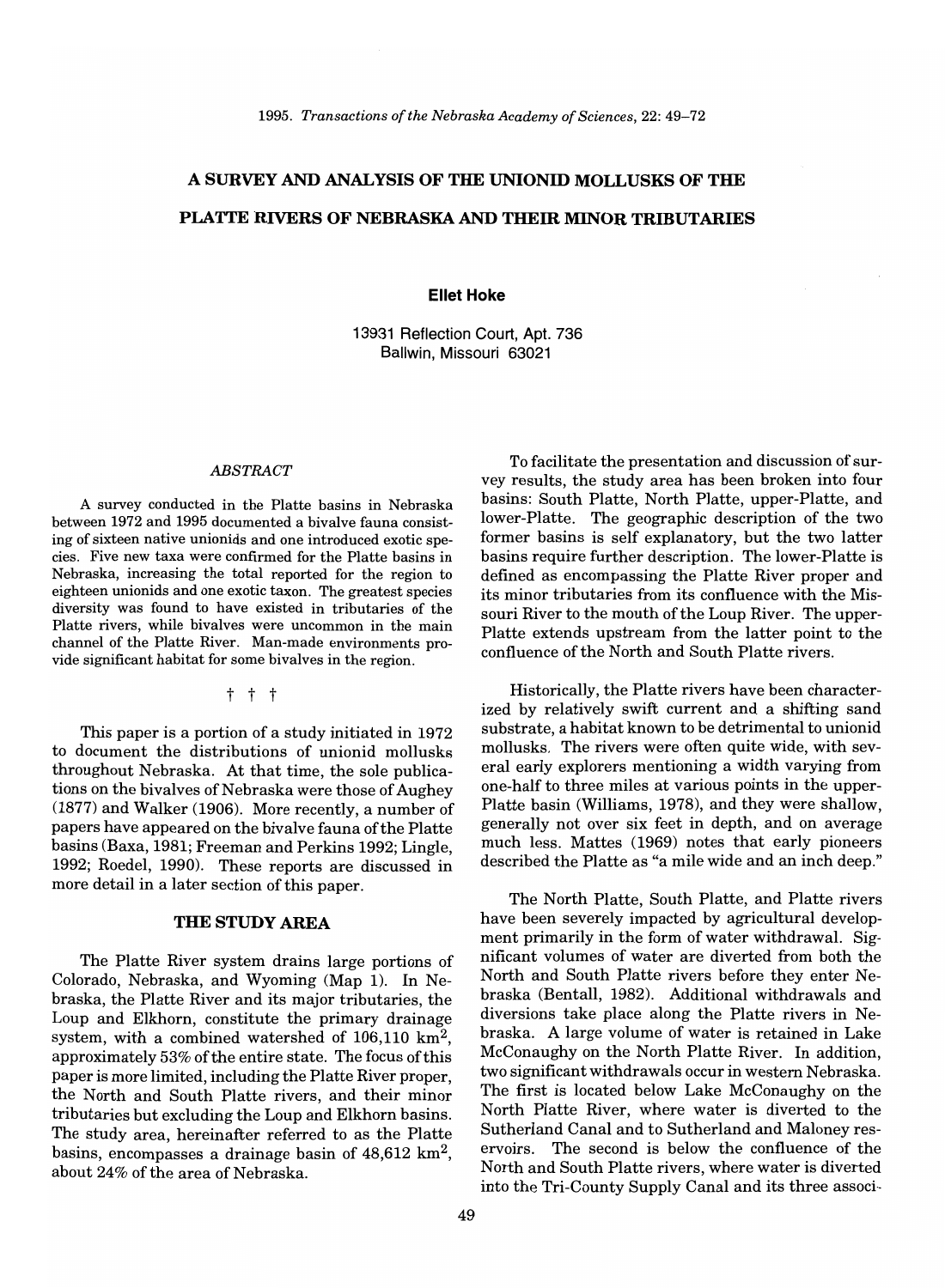

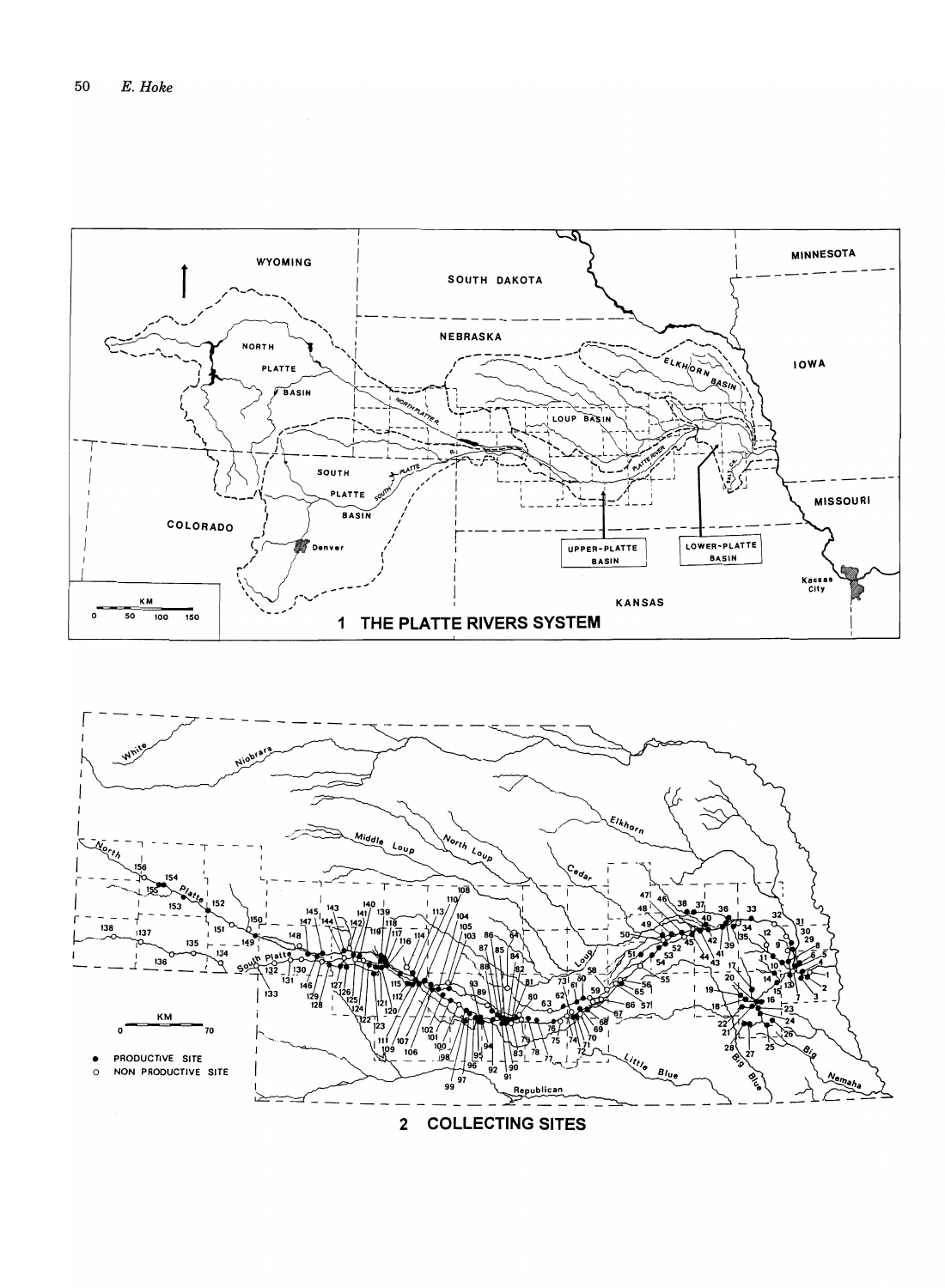ated reservoirs.

# **GOALS AND METHODS**

The primary goal of this study was to document and understand the distributions of unionid mollusks in the Platte basins of Nebraska. Encompassed within this general goal was the desire to develop a model for the unionid distributions of the region which could account for current distributions as well as any changes in the fauna indicated in the survey. Ideally the model would accommodate changes in the fauna since the region was first settled.

Specific environments sampled in this study of the Platte basins included creeks, canals, ditches, sandpits, reservoirs, the Platte River main channel and sidechannels (i.e. the North and South channels of the Platte River), and backwater areas of the Platte River. Collections were made near most bridges across the Platte rivers throughout the state and on many of the region's minor tributaries, usually at intervals of 8 to 16 km. Reservoirs and canals were sampled when water levels permitted. In 1976, a questionnaire was distributed to all conservation officers in the state requesting information on locations of known populations of bivalves, and all responses were investigated.

Unless otherwise noted, all collections were made by the author. Specimens were collected by hand or with a garden rake, usually under low-water conditions. Notes for each collection site were kept in field journals, recording collecting conditions and any environmental factors which appeared to impact unionid mollusks. Collection sheets were completed for each productive collection site, noting species taken and condition of specimens. Vouchers were identified by the author; identifications of all specimens collected prior to 1983 were corroborated by Dr. David H. Stansbery of the Ohio State University Museum of Biological Diversity in Columbus, Ohio.

In an effort to develop some historic depth to the study, a number of strategies were employed. Museums and universities in Nebraska were contacted in an attempt to locate unpublished records, and institutions responding affirmatively were visited. In addition, a concerted effort was made to examine and collect eroded valves encountered during the survey, with the goal of obtaining evidence of taxa no longer living in the region.

Most of the collection effort occurred in 1976, 1980, 1981, 1991, and 1994, but collections were obtained throughout the period 1972-1995. In addition, a number of collections dating to 1969 were donated to the author. Museum records provided data for two collec-

tion localities as well as confirmation of one of Aughey's (1877) records. Living specimens were generally retained as vouchers only when fresh empty shells were unavailable and thus relatively few live specimens were retained. All vouchers collected during this survey were deposited at the Ohio State University Museum of Biological Diversity. The nomenclature employed in this paper is that utilized by that institution.

# **RESULTS**

A total of 156 sites were sampled in this survey (Map 2). Bivalves were represented by live specimens or empty shells at 108 sites, or 69 percent of all sites visited. Unionids were uncommon in the main channel of the Platte rivers, but were sometimes numerous in side-channels and backwaters of the Platte River. The most productive natural habitats encountered in this survey were the side-channels and backwaters of the Platte rivers and the small and large creek tributaries of the region. These areas produced specimens of all unionid taxa recovered in the study. Bivalves were also present in many man-made habitats including canals, ditches, sandpits, and reservoirs. Unionids were more numerous in restricted portions of some irrigation canals than in any other habitat.

Sixteen native unionids and the introduced bivalve *Corbicula {luminea* were documented for the Platte basins of Nebraska in this survey (Table 1). Five taxa were first definitively confirmed for the Platte basins. Three *taxa-Quadrula pustulosa pustulosa, Lampsilis teres teres,* and *L. ventricosa-are* first reported for the Platte basins in this study. In addition, *Ligumia subrostrata* and *Toxolasma parvus,* possibly collected previously in the Salt Creek basin (Walker, 1906), were collected in this survey, thus definitely confirming their presence in the region. Records for *Fusconaia {lava*  constitute the first report of this taxon in the study area since that of Aughey (1877). The records for *Strophitus undulatus undulatus* and *Lampsilis radiata luteola* appear to represent the first vouchered records of these taxa in the study area.

Only nine of the sixteen native taxa recovered in this survey were represented by live records. Two, *Quadrula pustulosa pustulosa* and *Toxolasma parvus,*  were among the five new unionid taxa confirmed for the region in this survey. Seven taxa or 44 percent of the total were collected as empty shells. In most cases these shells were quite weathered, suggesting they are not of recent origin. Five of these taxa were restricted to the eastern portion of the study area. *Lampsilis ventricosa,* however, was also found in the central portion of the state, and *Leptodea fragilis* was collected in this survey only in the upper-Platte basin.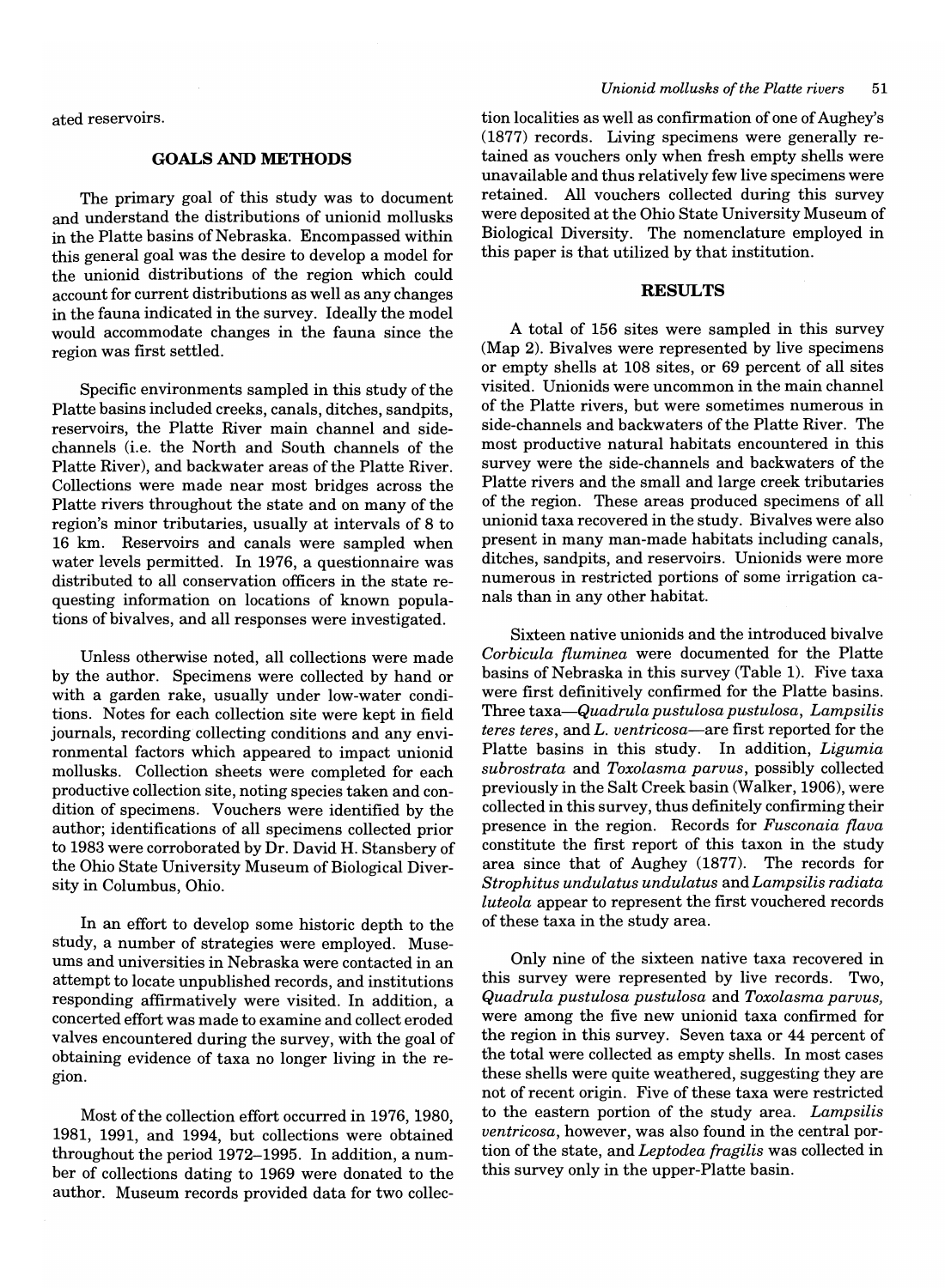Table 1. Unionid mollusks collected from the Platte River basins in Nebraska by collection site. L = live; F = fresh shell; D = dry recent shell;  $WD = weathered$  dry shell;  $S = subfossil$  or chalky shell.

|                                |                                                                       |                              |                  |                    |       | <b>LOWER-PLATTE BASIN</b> |                          |                          |
|--------------------------------|-----------------------------------------------------------------------|------------------------------|------------------|--------------------|-------|---------------------------|--------------------------|--------------------------|
|                                |                                                                       |                              |                  |                    |       |                           |                          | <b>Salt Creek basin-</b> |
|                                |                                                                       | Louisville Fountain<br>Lakes | Creek            | Gretna<br>Hatchery | ditch | Unnamed Unnamed<br>ditch  | Clear<br>Creek           | Memphis<br>Lake          |
| Taxa <sup>1</sup>              | <b>Collection Sites:</b>                                              | $\boldsymbol{2}$             | 3                | 4                  | 5     | 6                         | 8                        | 10                       |
|                                | 1. Anodonta imbecillis Say, 1829                                      | <b>WD</b>                    |                  |                    | L     | <b>WD</b>                 | $\overline{\phantom{0}}$ | <b>WD</b>                |
|                                | 2. Anodonta grandis grandis Say, 1829                                 | D                            | L                | D                  | L     | <b>WD</b>                 | L                        | WD                       |
|                                | 3. Anodontoides ferussacianus (Lea, 1834)                             | —                            |                  |                    |       |                           | L                        |                          |
|                                | 4. Strophitus undulatus undulatus (Say, 1817)                         | $\overline{\phantom{0}}$     |                  |                    |       |                           |                          |                          |
|                                | 5. Lasmigona complanata (Barnes, 1823)                                |                              |                  |                    | L     |                           | L                        |                          |
|                                | 6. Quadrula quadrula (Rafinesque, 1820)                               |                              |                  |                    |       |                           | L                        | D                        |
|                                | 7. Quadrula pustulosa pustulosa (Lea, 1831)                           |                              |                  |                    |       |                           |                          |                          |
|                                | 8. Fusconaia flava (Rafinesque, 1820)                                 |                              |                  |                    |       |                           |                          |                          |
|                                | 9. Uniomerus tetralasmus (Say, 1830)                                  |                              |                  | WD                 | D     |                           |                          | D                        |
|                                | 10. Leptodea fragilis (Rafinesque, 1820)                              |                              |                  |                    |       |                           |                          |                          |
|                                | 11. Potamilus ohiensis (Rafinesque, 1820)                             |                              |                  |                    |       |                           |                          |                          |
|                                | 12. Toxolasma parvus (Barnes, 1823)                                   |                              |                  |                    | L     | <b>WD</b>                 |                          | WD                       |
|                                | 13. Ligumia subrostrata (Say, 1831)                                   |                              |                  |                    |       |                           |                          |                          |
|                                | 14. Lampsilis teres f. teres (Rafinesque, 1820)                       |                              | S                |                    |       |                           |                          |                          |
|                                | 15. Lampsilis radiata luteola (Lamarck, 1819)                         |                              |                  |                    |       |                           |                          |                          |
|                                | 16. Lampsilis ventricosa (Barnes, 1823)                               |                              |                  |                    |       |                           |                          |                          |
|                                | 17. Unidentifiable unionid shell fragments                            |                              |                  |                    |       |                           |                          |                          |
|                                | 18. Corbicula fluminea (Muller, 1774)                                 |                              |                  |                    |       |                           |                          |                          |
| <b>Total Species Collected</b> |                                                                       | $\overline{2}$               | $\boldsymbol{2}$ | 2                  | 5     | 3                         | 4                        | 5                        |
| Year(s) Collected              |                                                                       | 1975                         | 1981             | 1974               | 1974  | 1981                      | 1981                     | 1981                     |
|                                | <sup>1</sup> Arrangement of taxa follows Stansbery and Borror (1983). |                              |                  |                    |       |                           |                          |                          |

Species diversity at most sites was low, averaging only 2.5 species per productive site (Table 2). Eighty percent of all productive sites contained less than four taxa, and only 4 of the 108 productive sites produced more than 5. Further, the taxa present at collection sites were quite uniform. Table 3 details species frequency documented in this survey by species occurrence. In that table, the presence of a given taxon at any given collection site constituted one occurrence. There were a total of 260 species occurrences documented at the 108 productive sites collected in this survey. Four *species-Anodonta grandis grandis, Anodontoides ferussacianus, Lasmigona complanata,*  and *Quadrula quadrula-accounted* for 70% of this total.

Diversity was greatest in the eastern portion of the study area in the Salt Creek region of the lower-Platte basin, declining in the extreme western reaches of the study area to three species in the South Platte basin and six taxa in the North Platte basin. This general distributional pattern appears to reflect the natural decrease in habitat variability in the western portions of the study area and is consistent with the distributional patterns observed in the Elkhorn basin by Hoke (1994). In the South Platte basin, the natural decline in variability has been exacerbated by the elimination of bivalve habitat through unrestrained water withdrawals. In the summer of 1994, the South Platte River ceased flowing at sites 130, 131 and 132, and fish kills were observed at the two latter collection sites.

### **DISTRIBUTIONS**

Distributions of taxa collected are discussed in detail below and have been cross-referenced to accompanying distribution maps. Circles, squares, and diamonds on these maps represent sites collected in this survey. A number of additional collection sites are shown as closed triangles and indicate sites collected by other researchers. These collection sites were included only when they materially enhanced the distributions documented in this survey.

*Anodonta (Utterbackia) imbecillis* (Map 3) was collected primarily from reservoirs, ponds, ditches, and sandpits in the upper- and lower-Platte basins. As such it was often associated with modified habitats; however, it was also collected in backwater ponds along the Platte rivers, and at site 102 from the upper-Platte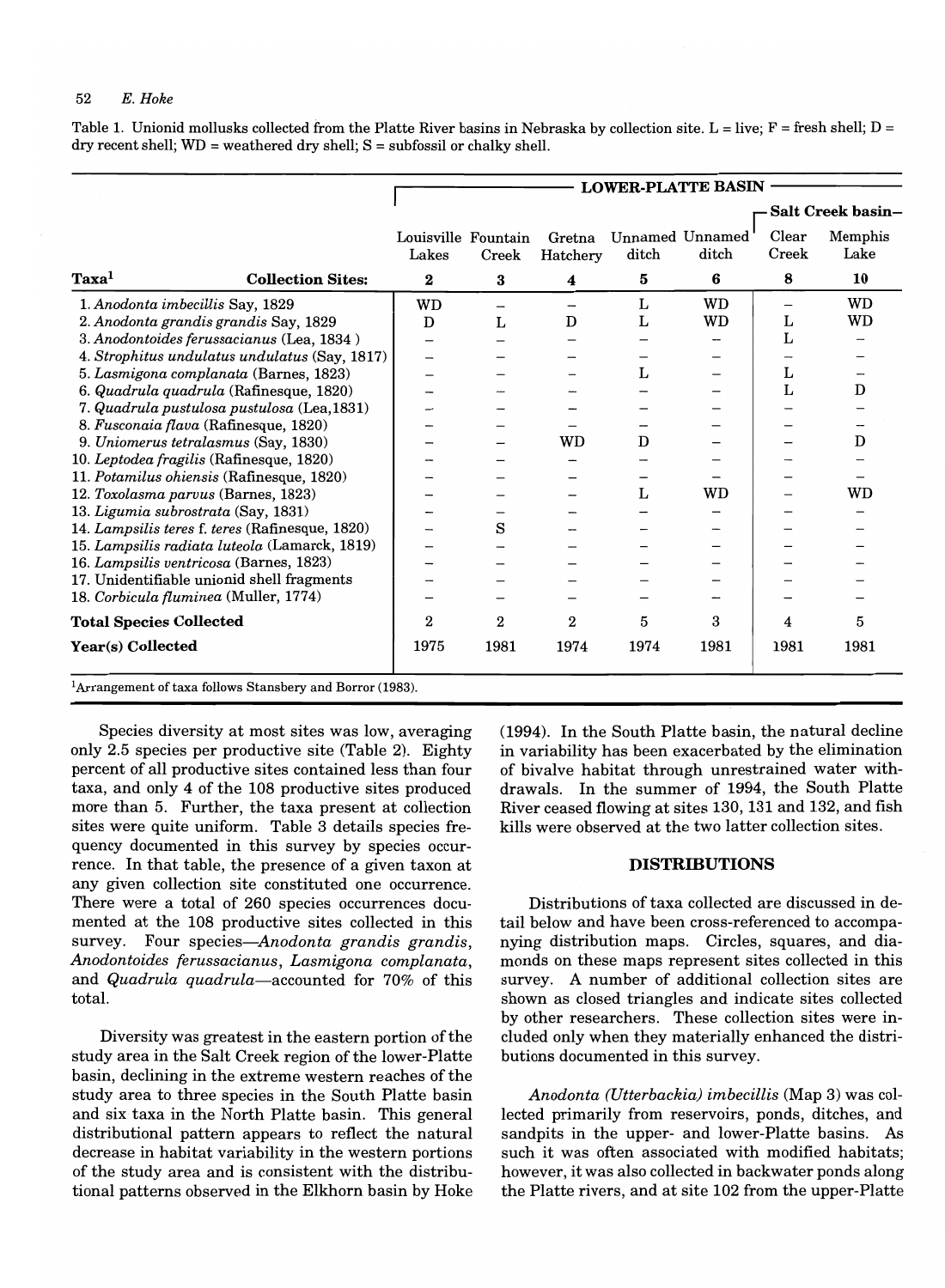|                |                          |                   |               |               |                |              |                               |              | LOWER-PLATTE BASIN, continued - |                         |                   |      |                           |
|----------------|--------------------------|-------------------|---------------|---------------|----------------|--------------|-------------------------------|--------------|---------------------------------|-------------------------|-------------------|------|---------------------------|
|                |                          |                   |               |               |                |              | Salt Creek basin, continued - |              |                                 |                         |                   |      |                           |
|                | Wahoo<br>Creek           | Callahan<br>Creek | Rock<br>Creek | Salt<br>Creek | Holmes<br>Lake | Oak<br>Creek |                               | Middle Creek | Salt<br>Creek                   | Haines<br><b>Branch</b> | Conestoga<br>Lake |      | Salt Creek                |
| Coll. site: 11 |                          | 13                | 14            | 15            | 16             | 17           | 18                            | 19           | 20                              | 21                      | 22                | 23   | 24                        |
| 1.             |                          |                   |               |               |                |              |                               |              |                                 |                         |                   |      |                           |
| 2.             |                          |                   | S             |               |                | $\rm s$      | L                             | $\rm s$      | $\overline{\phantom{m}}$        | S                       | —                 | D    | L                         |
| 3.             |                          |                   | S             |               |                | S            | S                             |              |                                 | S                       |                   |      |                           |
| 4.             |                          |                   |               |               |                | S            |                               | S            |                                 |                         |                   |      |                           |
| 5.             | —                        | WD                | D             |               |                | S            | D                             |              |                                 |                         |                   | D    |                           |
| 6.             | L                        |                   | D             |               |                | S            | L                             | <b>WD</b>    |                                 |                         |                   | L    | L                         |
| 7.             |                          |                   | <b>WD</b>     |               |                | S            | <b>WD</b>                     |              |                                 |                         |                   |      |                           |
| 8.             |                          | —                 | S             |               |                | S            | S                             | S            |                                 |                         |                   |      |                           |
| 9.             | $\overline{\phantom{0}}$ | WD                | D             | WD            | $\mathbf D$    | <b>WD</b>    | <b>WD</b>                     | D            |                                 |                         | WD                |      | D                         |
| 10.            |                          |                   |               |               |                |              |                               |              |                                 |                         |                   |      |                           |
| 11.            |                          |                   |               |               |                |              |                               |              |                                 |                         |                   | D    |                           |
| 12.            |                          |                   |               |               |                |              |                               |              |                                 | S                       |                   |      |                           |
| 13.            |                          |                   |               |               |                | S            | S                             |              |                                 |                         |                   |      |                           |
| 14.            |                          |                   | S             |               |                |              |                               |              |                                 |                         |                   |      |                           |
| 15.            |                          |                   |               |               |                |              |                               |              | S                               |                         |                   |      |                           |
| 16.            |                          |                   |               |               |                |              |                               |              |                                 |                         |                   |      |                           |
| 17.            |                          |                   |               |               |                |              |                               |              |                                 |                         |                   |      |                           |
| 18.            |                          |                   |               |               |                |              |                               |              |                                 |                         |                   |      |                           |
| Tot. spp.      | 1                        | 2                 | 8             | 1             | $\mathbf{1}$   | 9            | 8                             | 5            | 1                               | 3                       | 1                 | 4    | 3                         |
| Year(s)        | 1981                     | 1981              | 1981          | 1981          | 1977           | 1981         | 1981                          | 1981         | 1981 <sup>2</sup>               | 1969                    | 1981              | 1982 | 1970 <sup>2</sup><br>1981 |

ollected by Mr. Bob Thomas and given to the author.

River. Specimens were generally found in quiet water with little observable current and often in a soft mud or mud and sand substrate. The western distributional records for this taxon are at Lake McConaughy (Baxa, 1981; Freeman and Perkins, 1992). This bivalve has

Table 2. Diversity of productive collection sites.

|                  |                        |                               | <b>Productive collection sites</b> |         |
|------------------|------------------------|-------------------------------|------------------------------------|---------|
| Taxa per<br>site | Lower<br><b>Platte</b> | <b>Upper</b><br><b>Platte</b> | North &<br>South<br><b>Platte</b>  | Total   |
| 1                | 10                     | 16                            | 15                                 | 41      |
| 2                | 10                     | 11                            | 3                                  | 24      |
| 3                | 6                      | 14                            | 1                                  | 21      |
| 4                | 5                      | 8                             |                                    | 13      |
| 5                | 3                      | $\overline{2}$                |                                    |         |
| 6                |                        | 1                             |                                    | 1       |
| 7                |                        |                               |                                    |         |
| 8                | $\overline{2}$         |                               |                                    | 2       |
| 9                | 1                      |                               |                                    | 1       |
| <b>Total</b>     | 37                     | 52                            | 19                                 | 108     |
| Average          | 2.9                    | $2.5\,$                       | $1.3\,$                            | $2.4\,$ |

been reported for the Big Bend or west central reach of the upper-Platte River (Roedel, 1990; Lingle, 1992) and along the upper- and lower-Platte Valley (Freeman and Perkins, 1992).

The bivalve most frequently encountered during the survey was *Anodonta (Pyganodon) g. grandis* (Map 4). It was one of only three unionids present in all four of the basins in the study area. Specimens were obtained at 65 collection sites or 35 percent of all sites sampled. This bivalve was the most abundant unionid in survey collections from reservoirs in the Salt Creek basin, backwaters of the Platte rivers, and in ponds and sandpits. Specimens were also present in both small and large canals, creeks and the side channels of the Platte rivers. Though occasionally found in good current, it was most frequently found in quiet water with little current, in soft mud or mud and sand substrates at depths of 0.1 to 1.0 km or more. *Anodonta g. grandis* has been reported for Lake McConaughy (Baxa, 1981), the Big Bend reach of the Platte River (Lingle, 1992; Roedel, 1990), for the Platte and North Platte rivers (Freeman and Perkins, 1992), and for the Salt Creek basin by Aughey (1877) and, possibly, Walker (1906). Its distribution in the South Platte basin extends into Colorado (Brandauer and Wu, 1978; Cockerell, 1889).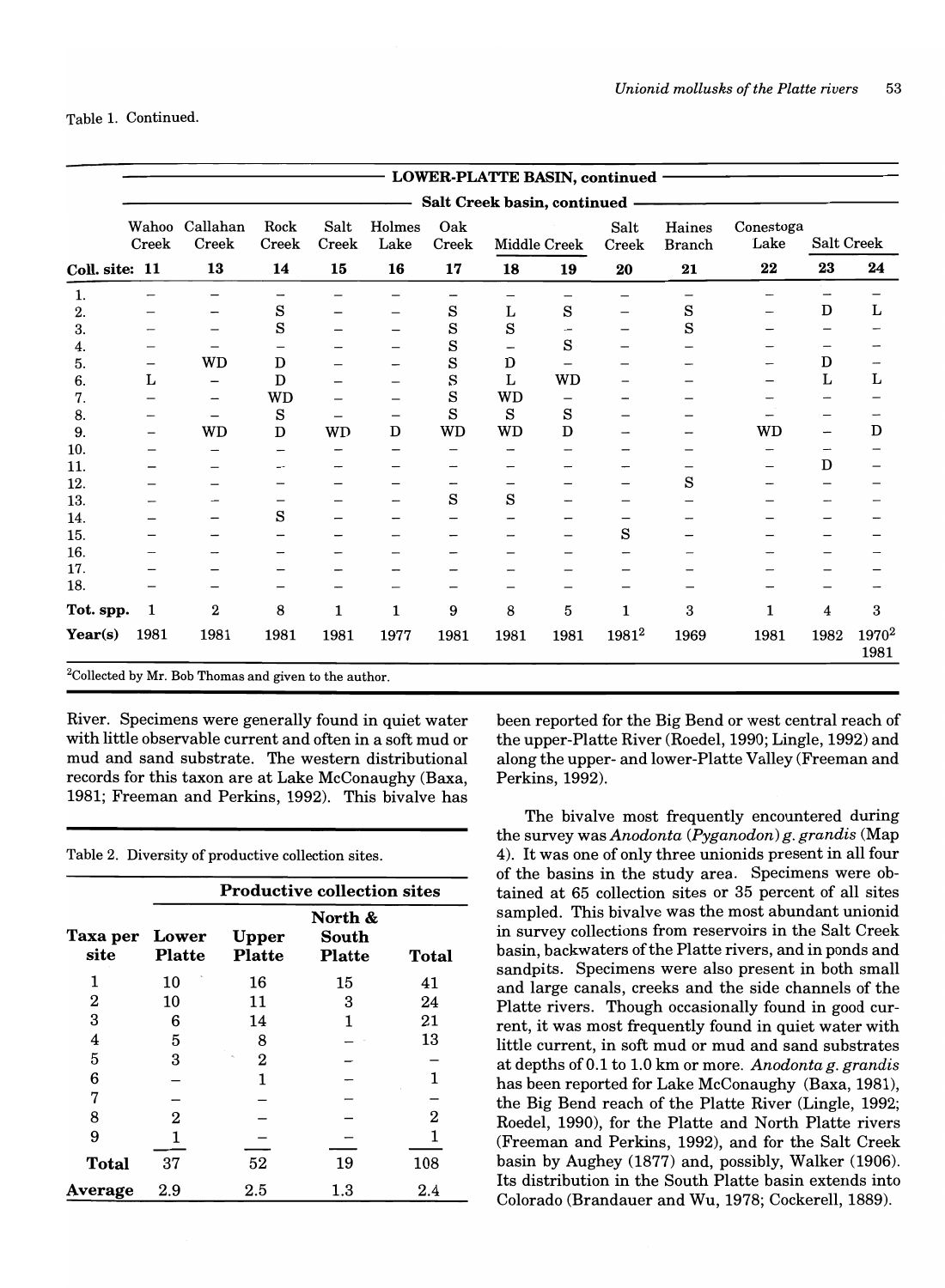|             |       |                                    |                      |                          |                     |      | <b>LOWER-PLATTE BASIN, continued -</b> |                |                 |                    |                          |              |                              |
|-------------|-------|------------------------------------|----------------------|--------------------------|---------------------|------|----------------------------------------|----------------|-----------------|--------------------|--------------------------|--------------|------------------------------|
|             |       | - Salt Creek basin, continued -    |                      |                          |                     |      |                                        |                |                 |                    |                          |              |                              |
|             | creek | <b>Unnamed Wagon Train</b><br>Lake | <b>Bluestem Lake</b> |                          | <b>Platte River</b> |      | Backwater<br>area                      | Skull<br>Creek |                 | <b>Shell Creek</b> |                          |              | Lost Creek                   |
| Coll. Site: | 25    | 26                                 | 27                   | 28                       | 29                  | 30   | 33                                     | 35             | 36              | 37                 | 38                       | 39           | 40                           |
|             |       |                                    |                      |                          |                     |      |                                        |                |                 |                    |                          |              |                              |
| 1.          | -     | F                                  |                      | —                        |                     |      | D                                      |                |                 |                    |                          |              |                              |
| 2.          | D     | F                                  | L                    | L                        |                     | D    | L                                      | S              |                 |                    |                          |              |                              |
| 3.          |       |                                    |                      |                          |                     |      |                                        |                |                 |                    |                          | L            |                              |
| 4.          |       |                                    |                      |                          |                     |      |                                        |                |                 |                    |                          |              |                              |
| 5.          |       |                                    |                      |                          |                     |      |                                        | S              | $\qquad \qquad$ | <b>WD</b>          | —                        | L            | $\qquad \qquad \blacksquare$ |
| 6.          |       |                                    |                      |                          |                     |      |                                        |                | L               | <b>WD</b>          | $\overline{\phantom{0}}$ | $\mathbf{L}$ | $\mathbf L$                  |
| 7.          |       |                                    |                      |                          |                     |      |                                        |                | S               | <b>WD</b>          | L                        |              |                              |
| 8.          |       |                                    |                      |                          |                     |      |                                        |                |                 |                    |                          |              |                              |
| 9.          | D     | F                                  | <b>WD</b>            | L                        |                     |      |                                        |                |                 |                    |                          |              |                              |
| 10.         |       |                                    |                      |                          |                     |      |                                        |                |                 |                    |                          |              |                              |
| 11.         |       |                                    |                      | $\overline{\phantom{m}}$ | <b>WD</b>           |      |                                        |                |                 |                    |                          | L            | L                            |
| 12.         |       |                                    | L                    |                          |                     |      |                                        |                |                 |                    |                          |              |                              |
| 13.         |       |                                    |                      |                          |                     |      |                                        |                |                 |                    |                          |              |                              |
| 14.         |       |                                    |                      |                          |                     |      |                                        |                |                 |                    |                          |              |                              |
| 15.         |       |                                    |                      |                          |                     |      |                                        |                |                 |                    |                          |              |                              |
| 16.         |       |                                    |                      |                          |                     |      |                                        |                |                 | S                  |                          |              |                              |
| 17.         |       |                                    |                      |                          |                     |      |                                        |                |                 |                    |                          |              |                              |
| 18.         |       |                                    | $\mathbf D$          |                          |                     |      |                                        |                |                 |                    |                          |              |                              |
| Tot. spp.   | 2     | 3                                  | 4                    | 2                        | 1                   | 1    | $\overline{2}$                         | $\overline{2}$ | $\overline{2}$  | 4                  | 1                        | 4            | $\boldsymbol{2}$             |
| Year(s)     | 1972  | 19753                              | 1981<br>1995         | 1981                     | 1975                | 1972 | 1994                                   | 1981           | 1976            |                    | 1981 1976                | 1976         | 1976                         |

*Anodontoides ferussacianus* (Map 5) was one of the most widely distributed bivalves, occurring in each of the four major basins in the study area and in most of the habitats sampled. The westernmost collection in Nebraska occurred in a small creek near Bridgeport at site 154 and represents a range extension of 270 km from previously published records. It was frequently present in small creeks throughout the Platte basins, where it was often the most abundant or only bivalve collected. Specimens were frequently collected from canals in central Nebraska, where it was also occasionally numerous. *Anodontoides ferussacianus* was often found in shallow water in a sand or sand and mud substrate in slow to moderate current. Parmalee (1967) reports it to be most common in clear lakes and small streams. Live specimens were infrequent in the eastern portion of the study area. The generally high turbidity of streams in the lower-Platte basin probably dictates its rarity in this portion of the study area. It has been reported in the Big Bend reach of the Platte River (Freeman and Perkins, 1992; Lingle, 1992; and Roedel, 1990), for Johnson Lake (Freeman and Perkins, 1992), and for the Salt Creek Basin (Aughey, 1877). Its distribution in the Platte basins extends beyond the western boundaries of Nebraska. Specimens were collected by the author in 1977 in Lodgepole Creek, a tributary of the South Platte River, near Hildreth, Wyoming. Beetle (1989) reports A. *ferussacianus* from the North Platte basin in Wyoming. In addition, it has been reported for the South Platte basin in Colorado (Brandauer and Wu, 1978; Cockerell, 1889; Henderson, 1920).

*Strophitus u. undulatus* (Map 6) was represented in this survey solely by weathered empty shells from the Salt Creek basin. It has been reported for the Big Bend reach of the upper-Platte basin by Roedel (1990), but Freeman and Perkins (1992) were unable to locate vouchers supporting this record. *Strophitus u. undulatus* was then listed for the Platte River by Freeman and Perkins (1992), based upon a tentative identification which could not be confirmed by Dr. David H. Stansbery. The specimens from this survey may thus constitute the first definitive vouchered records for this taxon in the Platte basins.

*Lasmigona complanata* (Map 7) was the secondmost-frequently-collected bivalve in the survey. It was collected at sites throughout the upper- and lower-Platte basins as well as in the eastern sections of the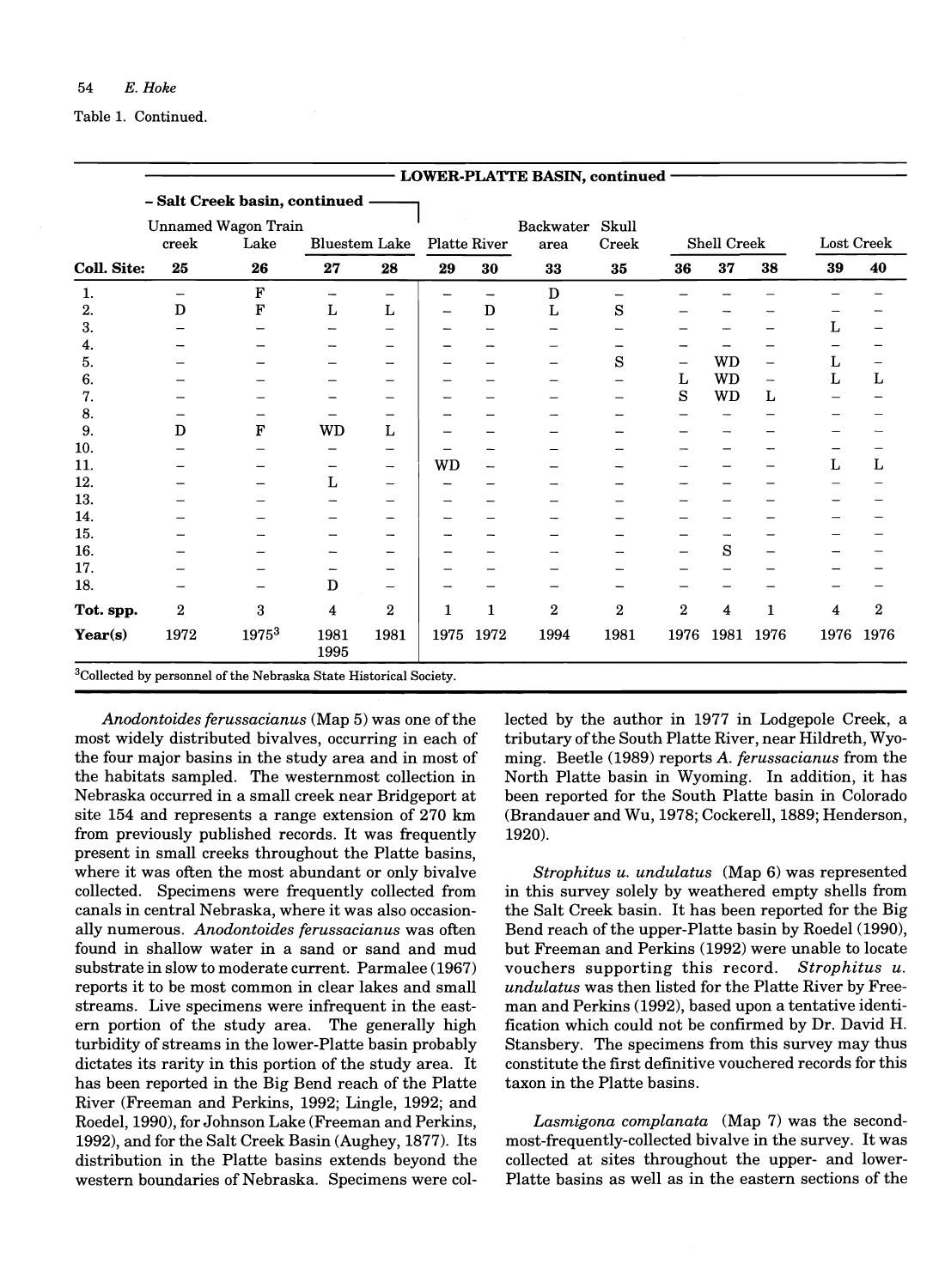| LOWER-PLATTE BASIN, cont.- |      |                          |              |                          |        |             |                     |                 | <b>UPPER-PLATTE BASIN</b> |           |                  |      |                   |          |
|----------------------------|------|--------------------------|--------------|--------------------------|--------|-------------|---------------------|-----------------|---------------------------|-----------|------------------|------|-------------------|----------|
|                            |      | Platte River             |              | <b>Clear Creek</b>       | Platte |             | River Prairie Creek | Silver<br>Creek | Platte backwater          |           | South<br>Channel |      | <b>Wood River</b> |          |
| Coll. Site:                | 41   | 42                       | 43           | 44                       | 47     | 48          | 49                  | 51              | 52                        | 53        | 54               | 60   | 61                | 62       |
| 1.                         |      |                          |              |                          |        |             |                     | -               |                           | ${\bf F}$ |                  |      |                   |          |
| 2.                         | L    |                          |              |                          |        |             |                     | <b>WD</b>       |                           | Г         | L                |      |                   |          |
| 3.                         | D    | $\overline{\phantom{m}}$ | $\mathbf L$  | ${\bf F}$                | F      |             | L                   | <b>WD</b>       |                           |           |                  |      |                   |          |
| 4.                         |      |                          |              | $\overline{\phantom{m}}$ |        |             |                     |                 |                           |           |                  |      |                   |          |
| 5.                         |      | Г                        |              | L                        |        |             |                     |                 | F                         |           | L                | S    | S                 |          |
| 6.                         |      |                          |              | $\mathbf{L}$             |        | $\mathbf L$ | $\mathbf L$         |                 |                           |           |                  |      |                   | S        |
| 7.                         |      |                          |              |                          |        |             |                     |                 |                           |           |                  |      |                   |          |
| 8.                         |      |                          |              |                          |        |             |                     |                 |                           |           |                  |      |                   |          |
| 9.                         |      |                          |              |                          |        |             |                     |                 |                           |           |                  |      |                   |          |
| 10.                        |      |                          |              |                          |        |             |                     |                 |                           |           |                  |      |                   |          |
| 11.                        | D    |                          |              |                          |        |             |                     |                 |                           |           |                  |      |                   |          |
| 12.                        |      |                          |              |                          |        |             |                     |                 |                           |           |                  |      |                   |          |
| 13.                        |      |                          |              |                          |        |             |                     |                 |                           |           |                  |      |                   |          |
| 14.                        |      |                          |              |                          |        |             |                     |                 |                           |           |                  |      |                   |          |
| 15.                        |      |                          |              |                          |        |             |                     |                 |                           |           |                  |      |                   |          |
| 16.                        |      |                          |              |                          |        |             |                     |                 |                           |           |                  |      |                   | S        |
| 17.                        |      |                          |              |                          |        |             |                     |                 |                           |           |                  |      |                   |          |
| 18.                        |      |                          |              |                          |        |             |                     |                 |                           |           |                  |      |                   |          |
| Tot. spp.                  | 3    | 1                        | $\mathbf{1}$ | 3                        | 1      | 1           | $\bf{2}$            | $\bf{2}$        | 1                         | $\bf{2}$  | $\bf{2}$         | 1    | 1                 | $\bf{2}$ |
| Year(s)                    | 1994 | 1972                     |              | 1976 1994                | 1994   | 1994        | 1976<br>1980        | 1980            | 1994                      | 1994      | 1975             | 1994 | 1994              | 1994     |

North and South Platte basins. Though usually present only in small numbers, it was the most abundant bivalve at most collection sites in the Sutherland and Phelps County canals. It was also collected from backwaters and side channels of the Platte River, but was most abundant in habitats with good current. In quieter waters or streams with slow current, it was often found *withAnodontag. grandis.* In backwater areas it was usually collected nearer to the current than *A.* g. *grandis.* Records at site 128 represent a Nebraska range extension of 110 km. It has been reported for the Big Bend reach of the Platte River (Roedel, 1990; Lingle, 1992) and for the upper- and lower-Platte basins by Freeman and Perkins (1992).

*Quadrula quadrula* (Map 8) was one of the most common bivalves collected in the upper- and lower-Platte basins. Though previously reported as the most abundant bivalve in the Platte River (Freeman and Perkins, 1992; Roedel, 1990), in this study it was the fourth-most-common taxon. It was especially common in the small creeks of eastern and central Nebraska, where it was often the most numerous bivalve collected or the only species encountered. It is usually found in mud, mud and sand or stable sand substrates in shallow water in slow to moderate current. It has been reported for the upper Platte (Lingle, 1992; Roedel ,1990) and for the upper- and lower-Platte (Freeman and Perkins, 1992).

*Quadrula p. pustulosa* (Map 9) was recovered live at a depth of one meter from one collection site on Shell Creek in the lower-Platte basin. Empty weathered shells were obtained from other collection sites on this stream as well as in the Salt Creek basin. The records from this survey represent the first reports of this taxon in the Platte basins. Hoke (1994) has noted that it appears to be declining in Nebraska, and the results from this survey support that conclusion.

Weathered specimens of *Fusconaia flava* (Map 10) were recovered at several sites in the Salt Creek basin in eastern Nebraska. The records from this survey constitute the first report of this taxon in the Platte basins since Aughey's study in 1877. The condition of the empty shells recovered is not supportive of extant populations in the basin, and the species has probably been extirpated from the study area.

*Uniomerus tetralasmus* (Map 11) was frequently collected in the eastern portion of the Platte basin, but it was also present in irrigation canals and in western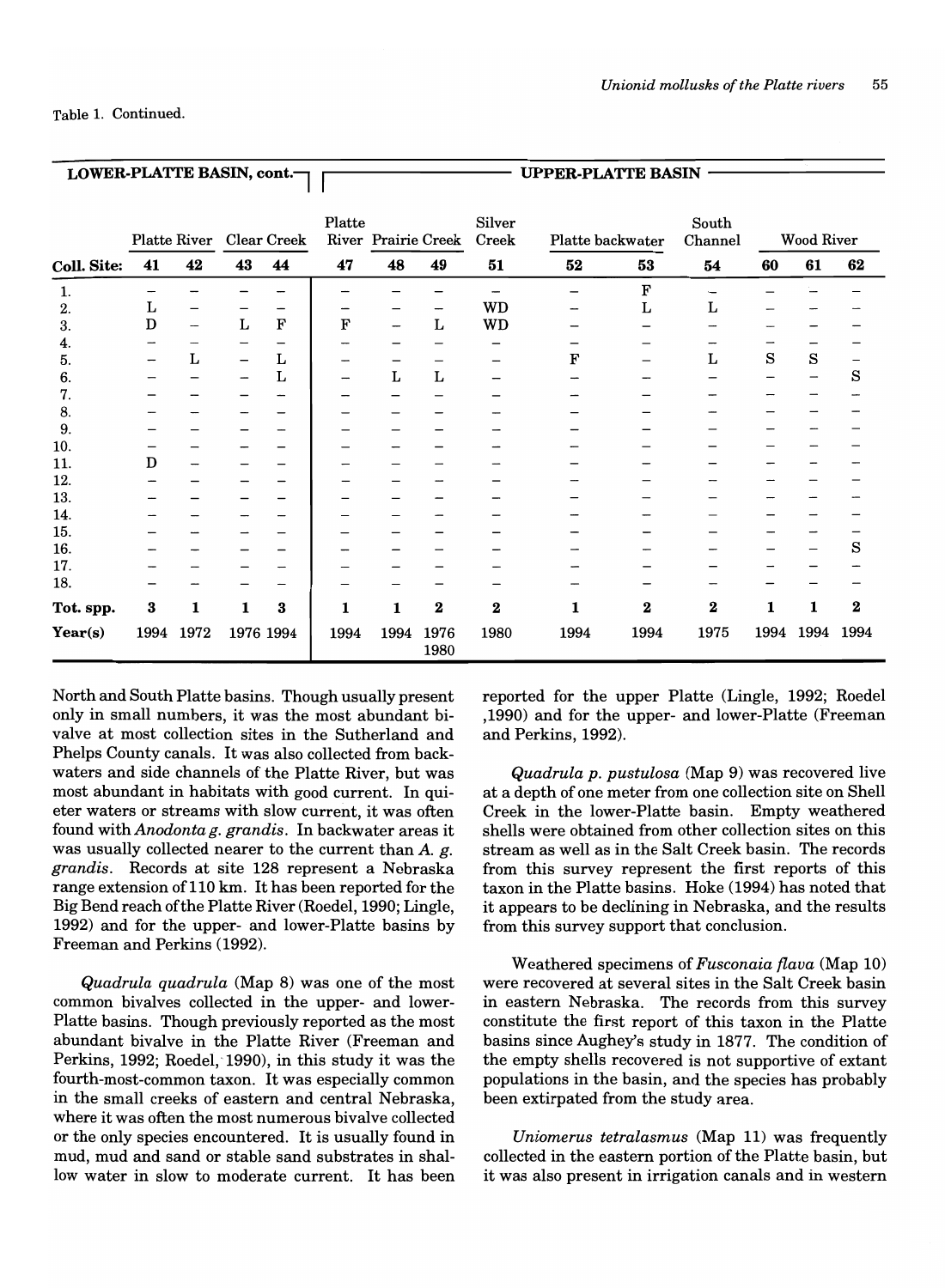|                    | Platte<br>River |                  | Platte backwater         |      | South Channel |             | North Channel | Turkey<br>Creek |                          | Kearney Canal | South<br>Channel |
|--------------------|-----------------|------------------|--------------------------|------|---------------|-------------|---------------|-----------------|--------------------------|---------------|------------------|
| <b>Coll. Site:</b> | 65              | 68               | 69                       | 71   | 72            | 76          | 77            | 78              | 81                       | 82            | 90               |
| 1.                 | -               | D                | $\overline{\phantom{0}}$ | —    | -             | D           | -             | -               | $\overline{\phantom{0}}$ |               |                  |
| 2.                 | L               | L                | <b>WD</b>                | L    | L             | L           | $\mathbf D$   | L               | $\mathbf D$              | $\mathbf L$   | L                |
| 3.                 | L               |                  |                          | F    |               |             |               | L               | L                        | L             | $\mathbf D$      |
| 4.                 |                 |                  |                          |      |               |             |               |                 |                          |               |                  |
| 5.                 |                 |                  |                          | —    | L             | $\mathbf L$ | D             | L               | Г                        | L             | L                |
| 6.                 |                 |                  |                          | D    |               |             | $\mathbf D$   | L               | D                        | Г             |                  |
| 7.                 |                 |                  |                          |      |               |             |               |                 |                          |               |                  |
| 8.                 |                 |                  |                          |      |               |             |               |                 |                          |               |                  |
| 9.                 |                 |                  |                          |      |               |             |               |                 |                          |               |                  |
| 10.                |                 |                  |                          | D    |               |             |               |                 |                          |               |                  |
| 11.                |                 |                  |                          |      | $\mathbf D$   | <b>WD</b>   | $\mathbf D$   |                 | D                        | $\mathbf L$   |                  |
| 12.                |                 |                  |                          |      |               |             |               |                 |                          |               |                  |
| 13.                |                 |                  |                          |      |               |             |               |                 |                          |               |                  |
| 14.                |                 |                  |                          |      |               |             |               |                 |                          |               |                  |
| 15.                |                 |                  |                          |      |               |             |               |                 |                          |               |                  |
| 16.                |                 |                  |                          |      |               |             |               |                 |                          |               |                  |
| 17.                |                 |                  |                          |      |               |             |               |                 |                          |               |                  |
| 18.                |                 |                  |                          |      |               |             |               |                 |                          |               |                  |
| Tot. spp.          | 2               | $\boldsymbol{2}$ | 1                        | 4    | 3             | 4           | 4             | 4               | 5                        | 5             | 3                |
| Year(s)            | 1994            | 1994             | 1994                     | 1994 | 1994          | 1981        | 19674         | 1981            | 1991                     | 1991          | 1981             |

UPPER-PLATTE BASIN, continued

4Specimens examined from collections at Kearney State Teachers College (now the University of Nebraska at Kearney).

portion of the upper-Platte River. It was collected from small creeks, small canals and ditches with slow to moderate current as well as from quiet pools in lakes and reservoirs. The record at site 104 documents a western range extension of 110 km beyond those of earlier studies. It has been reported from the South Channel (i.e. side-channel) of the Platte River in central Nebraska (Freeman and Perkins, 1992; Lingle, 1992; Roedel, 1990) and, possibly, for the Salt Creek basin (Walker, 1906).

A single valve of *Leptodea fragilis* (Map 9) collected at site 71 in the South Channel of the Platte River in central Nebraska represents the only record of this species in the survey. It has been previously reported from the same area (Freeman and Perkins, 1992; Lingle, 1992; Roedel, 1990) and from the lower-Platte basin (Freeman and Perkins, 1992). *Leptodea fragilis* appears to be quite rare in the Platte River basin. Its apparent limited distribution in the Platte basins was unexpected in light of the fact that it is one of the most common bivalves in the Missouri River bordering Nebraska (Hoke, 1983). The earliest report in the Platte basins for this taxon was a tentative identification, as *Unio gracilis,* by Cockerell (1889).

*Potamilus ohiensis* (Map 12) was found throughout the upper- and lower-Platte basins. Specimens were collected from small creeks, side-channels of the Platte River, reservoirs, and large and small canals. In addition, several specimens were collected as empty shells from the main channel of the lower-Platte River. Live specimens were found in stable mud, sand, and mud and sand substrates, often in current, at depths of 0.1 to 1.0 km. *Potamilus ohiensis* has been reported for the side-channels of the upper-Platte River (Freeman and Perkins, 1992; Lingle, 1992; Roedel, 1990) and for Johnson Lake in the upper-Platte basin by Freeman and Perkins (1992).

*Toxolasma parvus* (Map 10) was collected from creeks, reservoirs and ditches in the eastern portion of the lower-Platte basin. *Toxolasma parvus* was probably collected previously from the Salt Creek basin (Walker, 1906); however, the collection locale cited is not specific. The records obtained in this study thus defmitely confirm the presence of this taxon in the Platte basins. Specimens were collected in shallow water from substrates of mud or sand and mud in quiet water. Due to its small size, it is difficult to collect except under extreme low water conditions, and it is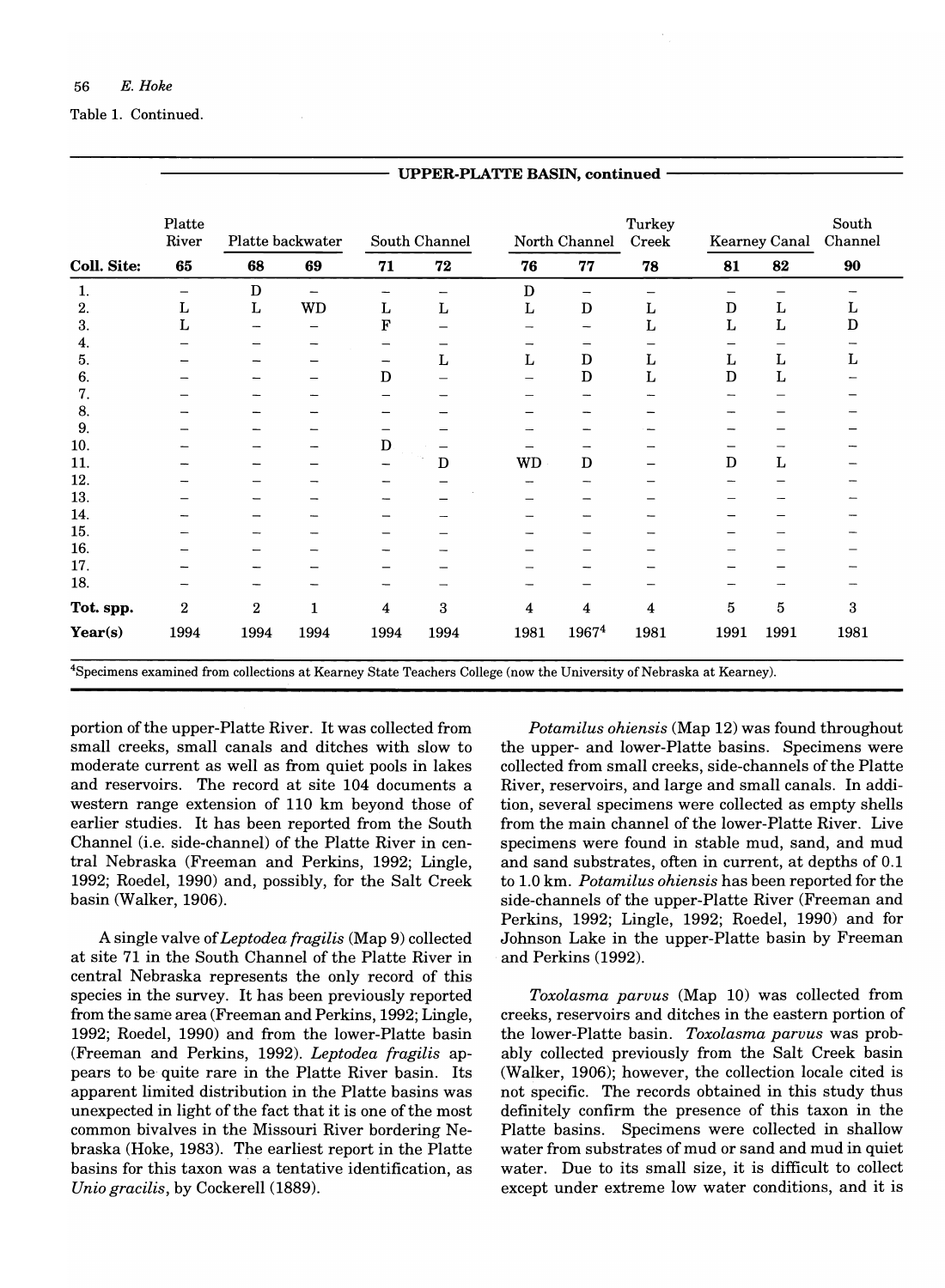|                  |           |             |               |                          |             |              | C11 ER-1 EA1112 DAOIR, CONGHUGU |                                     |             |                |                |    |            |                 |              |                |
|------------------|-----------|-------------|---------------|--------------------------|-------------|--------------|---------------------------------|-------------------------------------|-------------|----------------|----------------|----|------------|-----------------|--------------|----------------|
|                  |           |             | Buffalo Creek |                          |             | Sand-<br>pit | pit                             | Sand-Plum<br>Creek Phelps Co. Canal |             |                |                |    | S. Channel | Johnson<br>Lake | Platte River |                |
| Coll. Site:      | 84        | 85          | 86            | 87                       | 88          | 91           | 92                              | 93                                  | 94          | 95             | 96             | 97 | 98         | 99              | 101          | 102            |
| 1.               |           |             |               |                          |             | D            | D                               |                                     |             |                |                |    |            |                 |              | <b>WD</b>      |
| $\overline{2}$ . | D         | D           | D             | D                        | L           | L            |                                 |                                     | $\mathbf F$ | L              |                |    | D          | <b>WD</b>       |              |                |
| 3.               | <b>WD</b> |             |               |                          |             |              | —                               | L                                   | $\mathbf F$ |                |                |    | L          |                 | S            |                |
| 4.               |           |             |               |                          |             |              |                                 |                                     |             |                |                |    |            |                 |              |                |
| 5.               | -         | D           | $\mathbf D$   | $\mathbf D$              | $\mathbf L$ | $\mathbf L$  |                                 | Г                                   | $\mathbf F$ | $\mathbf L$    | Г              | S  | D          |                 |              |                |
| 6.               |           | D           | D             | D                        | L           |              |                                 |                                     |             |                |                |    |            |                 |              | S              |
| 7.               |           |             |               |                          |             |              |                                 |                                     |             |                |                |    |            |                 |              |                |
| 8.               |           |             |               |                          |             |              |                                 |                                     |             |                |                |    |            |                 |              |                |
| 9.               |           |             |               |                          |             |              |                                 |                                     |             |                |                |    |            |                 |              | WD             |
| 10.              |           |             |               |                          |             |              |                                 |                                     |             |                |                |    |            |                 |              | <del>₹</del> , |
| 11.              |           | $\mathbf D$ |               |                          |             | L            |                                 |                                     | ${\bf F}$   |                |                |    |            |                 |              | S              |
| 12.              |           |             |               |                          |             |              |                                 |                                     |             |                |                |    |            |                 |              |                |
| 13.              |           |             |               |                          |             |              |                                 |                                     |             |                |                |    |            |                 |              |                |
| 14.              |           |             |               |                          |             |              |                                 |                                     |             |                |                |    |            |                 |              |                |
| 15.              |           |             |               |                          |             |              |                                 |                                     |             |                |                |    |            |                 |              |                |
| 16.              |           |             |               |                          |             |              |                                 |                                     |             |                |                |    |            |                 |              |                |
| 17.              |           |             |               |                          |             |              |                                 |                                     |             |                |                |    |            |                 |              |                |
| 18.              |           |             |               |                          |             |              |                                 |                                     |             |                |                |    |            |                 |              |                |
| Tot. spp.        | 2         | 4           | 3             | 3                        | 3           | 4            | 1                               | $\,2$                               | 4           | $\overline{2}$ | 1              | 1  | 3          | 1               | 1            | 4              |
| Year(s)          |           |             |               | 1991 1991 1991 1991 1991 |             | 1994         | 1976                            | 1980                                |             |                | 1991 1980 1980 |    | 1994 1994  | 1972            | 1994         | 1981           |

UPPER-PLATTE BASIN, continued

probable that it is more widespread than is indicated in this survey.

*Ligumia subrostrata* (Map 13) was confirmed for the Platte basins in this survey. Weathered valves were collected at only one site in the Salt Creek basin. No evidence was found to indicate the presence of live populations at this time. A record reported by Walker (1906) which was probably collected in the Salt Creek basin, is the only other report of this taxon in the Platte basins. *Ligumia subrostrata* is extremely rare in Nebraska, and the only recent live record from the state is a single specimen reported for the Elkhorn River (Clausen and Havlik, 1994).

*Lampsilis teres* forma *teres* (Map 13) was collected from the Platte basins for the first time in this survey. Two weathered records were obtained from the eastern portion of the lower-Platte basin. Survey results provide no indication of extant populations in the basin at this time, however, it has recently been collected live from the tributary Elkhorn River basin (Hoke, 1994).

A single weathered valve of *Lampsilis radiata luteola* (Map 14) was collected from Salt Creek. This taxon was first reported for the Platte River basin by Aughey (1877); however, examination of surviving specimens dating from Aughey's tenure at the University of Nebraska State Museum did not reveal a voucher for this taxon from the study area. More recently, Freeman and Perkins (1992) note the collection and subsequent destruction of a valve of *L. r. luteola* from the North Platte River near Henry, Nebraska. They do not, however, include this taxon in their species list, perhaps due to the loss of the voucher record. The specimen collected in this study thus appears to be the only vouchered record of this taxon in the study area. Hoke (1994) noted the range of *L. r. luteola* in Nebraska has been much reduced in recent years, and the results of this survey are consistent with that view. Beetle (1989) has confirmed its presence in the North Platte basin in Wyoming.

*Lampsilis ventricosa* (Map 14) was first documented for the Platte basins in Nebraska in this survey. Subfossil valves were collected from tributaries of the Platte River in both the upper- and lower-Platte basins in east central Nebraska. *Lampsilis ventricosa* has been reported to be greatly reduced in distribution throughout Nebraska (Hoke, 1994) and the records from this survey support this conclusion. *Lampsilis ventricosa* was first reported for the Platte basins by Cockerell (1889) at Lodgepole Creek in Colorado. This record has been questioned by Brandauer and Wu (1978), and vouchers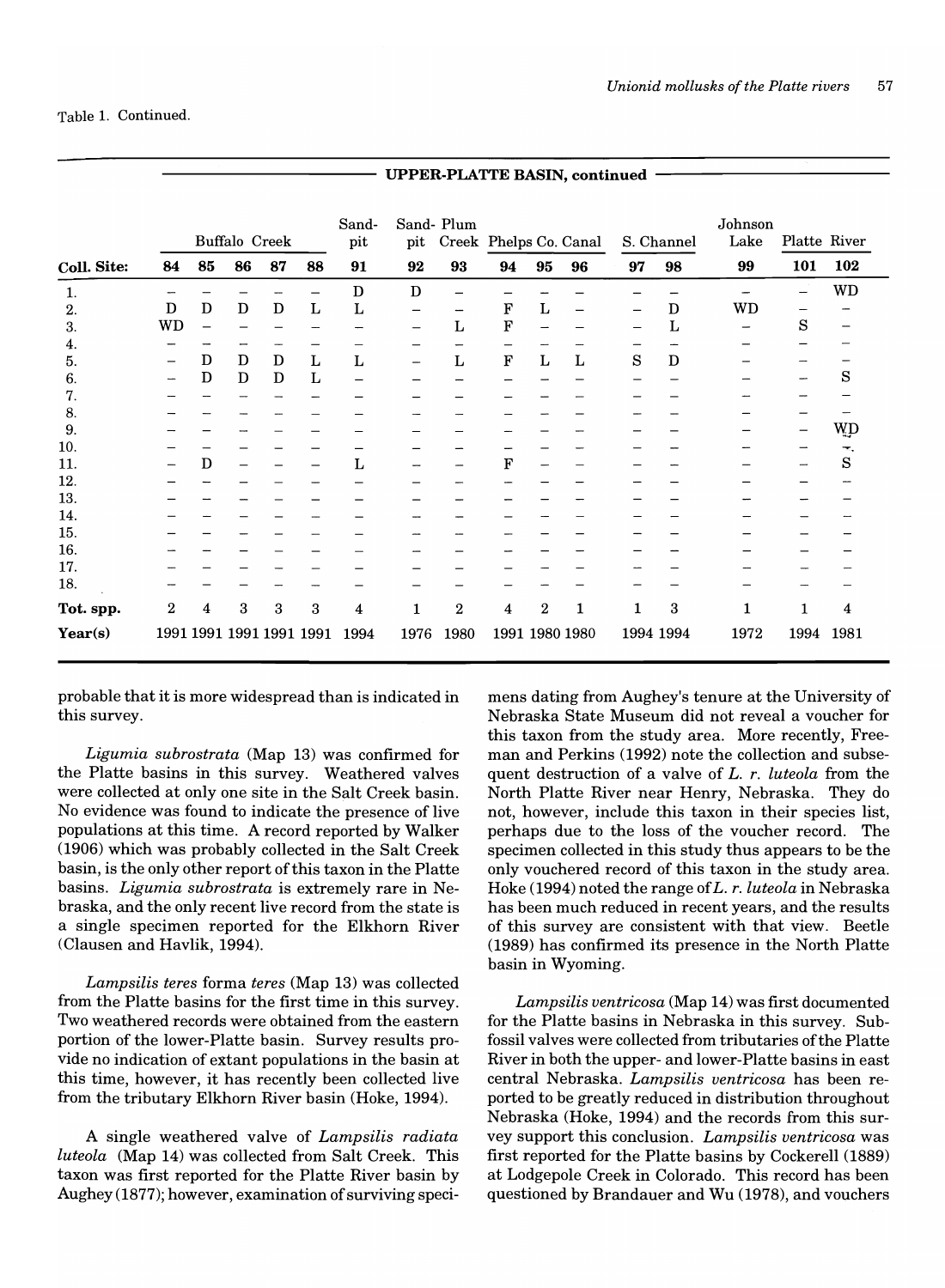|             |                          | Cozad Canal              | Platte<br>River |      | Gothenburg Canal         | Platte<br>River | Return<br>Canal |              | Jeffrey Reservoir                      | Pawnee<br>Creek          | Platte<br>River |
|-------------|--------------------------|--------------------------|-----------------|------|--------------------------|-----------------|-----------------|--------------|----------------------------------------|--------------------------|-----------------|
| Coll. Site: | 103                      | 104                      | 106             | 107  | 108                      | 109             | 110             | 111          | 112                                    | 113                      | 115             |
| 1.          | —                        | $\overline{\phantom{0}}$ | —               | -    |                          |                 | —               |              | $\overline{\phantom{0}}$               | $\overline{\phantom{0}}$ |                 |
| 2.          | $\mathbf D$              | $\mathbf D$              | $\qquad \qquad$ | L    | $\overline{\phantom{m}}$ | —               | WD              | Г            | WD                                     | S                        |                 |
| 3.          | $\overline{\phantom{0}}$ | D                        | —               | Г    | $\bf L$                  | $\mathbf F$     | —               |              |                                        | —                        | WD              |
| 4.          | -                        | $\qquad \qquad$          |                 |      | -                        | -               |                 |              | -                                      | -                        |                 |
| 5.          | —                        | $\mathbf D$              |                 |      |                          |                 |                 |              | D                                      | $\mathbf L$              | WD              |
| 6.          | D                        | $\bf L$                  |                 |      |                          | —               | WD              |              |                                        | L                        | WD              |
| 7.          | —                        |                          |                 |      |                          | –               | -               |              |                                        |                          |                 |
| 8.          |                          | —                        |                 |      |                          |                 |                 |              |                                        |                          |                 |
| 9.          | $\mathbf D$              | $\mathbf D$              | -               | -    |                          |                 |                 |              |                                        |                          |                 |
| 10.         |                          |                          |                 |      |                          |                 |                 |              |                                        |                          |                 |
| 11.         |                          |                          |                 | Г    |                          | -               | WD              |              | D                                      |                          |                 |
| 12.         |                          |                          |                 | -    |                          | -               | —               |              |                                        |                          |                 |
| 13.         |                          |                          |                 |      |                          |                 |                 |              |                                        |                          |                 |
| 14.         |                          |                          |                 |      |                          |                 |                 |              |                                        |                          |                 |
| 15.         |                          |                          | -               | -    |                          | ---             |                 |              |                                        |                          |                 |
| 16.         |                          |                          |                 |      |                          |                 |                 |              |                                        |                          |                 |
| 17.         |                          | –                        | -               |      |                          |                 |                 |              |                                        |                          |                 |
| 18.         | —                        | $\mathbf D$              | $\mathbf D$     |      |                          |                 |                 |              |                                        |                          |                 |
| Tot. spp.   | 3                        | 6                        | $\mathbf 1$     | 3    | $\mathbf 1$              | 1               | 3               | $\mathbf{1}$ | 3                                      | 3                        | 3               |
| Year(s)     | 1991                     | 1991                     | 1994            | 1991 | 1991                     | 1994            | 1994            | 1991         | 1969 <sup>2</sup><br>1973 <sup>2</sup> | 1980                     | 1981            |

UPPER· PLATTE BASIN, continued

supporting the record are apparently not available.

*Lampsilis ventricosa* has also been reported for the North Platte basin in Wyoming (Henderson, 1924).

Specimens of the introduced Asiatic bivalve *Corbicula {luminea* (Map 13) were obtained from four sites in the study area. Two of these records were isolated individuals from canals in the western portion of the upper-Platte basin. The record from site 147 represents a range extension of 135 km from previously published records. Two apparently reproducing populations were also located, one at Bluestem Lake in the Salt Creek basin and a second on the upper-Platte River at site 106. *Corbicula {luminea* was not collected from Bluestem Lake in 1981 when the lake was first sampled, but it was present in 1995, suggesting that the introduction of this taxon to this vicinity occurred after 1981. Freeman and Perkins (1992) have reported C. *{luminea* for the Cozad Canal and for Stagecoach and Wagontrain lakes in Lancaster County.

# LITERATURE REVIEW AND COMPARISON

Most of the early records from the Platte basins in Nebraska were collected from the Salt Creek region of the lower-Platte basin. Aughey (1877) reported three unionids from tributaries of Salt Creek: *Anodonta g. grandis* as A. *decora* and *Lampsilis radiata luteola* as *Unio luteola* from Oak Creek; and *Anodontoides ferussacianus* as *Anodonta ferussaciana* from Middle Creek. In addition, Aughey listed one taxon, *Fusconaia {lava* as *Unio hebetatus,* as occurring in "all Nebraska rivers." Examination of specimens at the University of Nebraska State Museum, where Aughey was Director of Cabinets in 1874, revealed a specimen of *F. {lava*  from Middle Creek dating from that period and confirmed its early presence in the lower-Platte basin. There is no evidence to indicate that Aughey successfully collected bivalves in the Platte basins, other than the Salt Creek basin records.

Walker (1906) reported records of four unionids from Nebraska that may have been collected in the Salt Creek basin. Unfortunately the collection locale cited, "Lincoln," is not specific. Since all of Walker's specimens were collected by Dr. R. H. Wolcott of the University of Nebraska-Lincoln, the collection locale probably refers to the city of Lincoln, which is in the Salt Creek basin. It is not possible, however, to confirm the collection locations for taxa reported by Walker. The sole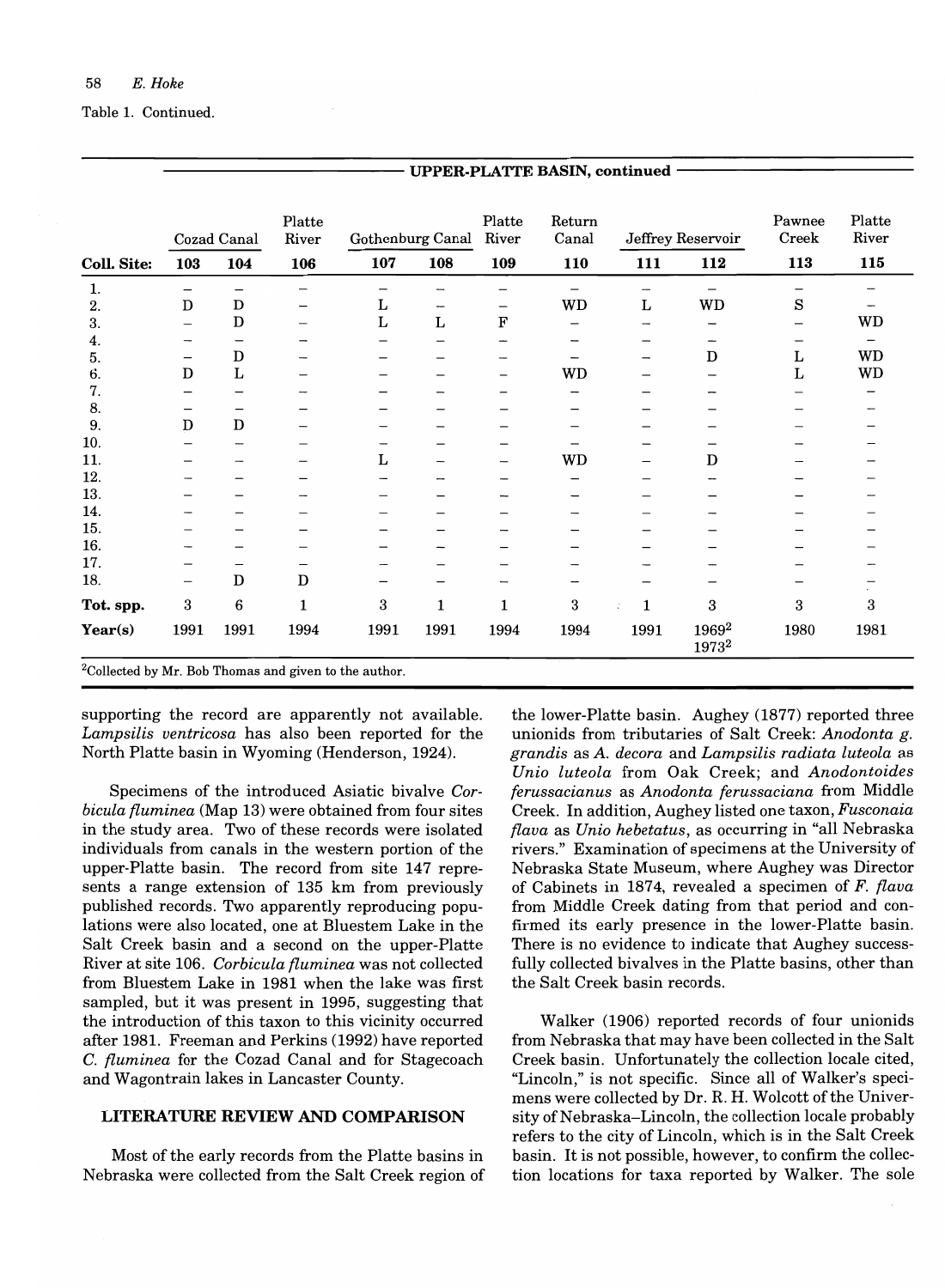| UPPER-PLATTE BASIN, cont. - |                  |             |      |                                                                     |           |              |              | <b>SOUTH PLATTE BASIN</b> |                         |                  |      |  |
|-----------------------------|------------------|-------------|------|---------------------------------------------------------------------|-----------|--------------|--------------|---------------------------|-------------------------|------------------|------|--|
|                             |                  |             |      | Platte pool<br>Whitehorse Cr. blw. div. dam Hatchery Fremont Slough | N. Platte |              |              | Lake<br>Maloney           | Sutherland<br>Reservoir | Sutherland Canal |      |  |
| Coll. Site:                 | 116              | 117         | 118  | 119                                                                 | 120       | 121          | 122          | 123                       | 126                     | 127              | 128  |  |
| 1.                          |                  |             |      |                                                                     | -         |              |              |                           |                         |                  |      |  |
| 2.                          |                  | $\mathbf S$ | L    | D                                                                   | WD        |              |              | $\mathbf D$               | D                       |                  |      |  |
| 3.                          | L                | L           | L    |                                                                     |           | L            | $\mathbf F$  |                           |                         | L                |      |  |
| 4.                          |                  |             |      |                                                                     |           |              |              |                           |                         |                  |      |  |
| 5.                          | L                | L           | L    |                                                                     |           |              |              | D                         |                         | L                | L    |  |
| 6.                          |                  |             |      |                                                                     |           |              |              |                           |                         |                  |      |  |
| 7.                          |                  |             |      |                                                                     |           |              |              |                           |                         |                  |      |  |
| 8.                          |                  |             |      |                                                                     |           |              |              |                           |                         |                  |      |  |
| 9.                          |                  |             |      |                                                                     |           |              |              |                           |                         |                  |      |  |
| 10.                         |                  |             |      |                                                                     |           |              |              |                           |                         |                  |      |  |
| 11.                         |                  |             |      |                                                                     |           |              |              |                           |                         |                  |      |  |
| 12.                         |                  |             |      |                                                                     |           |              |              |                           |                         |                  |      |  |
| 13.                         |                  |             |      |                                                                     |           |              |              |                           |                         |                  |      |  |
| 14.                         |                  |             |      |                                                                     |           |              |              |                           |                         |                  |      |  |
| 15.                         |                  |             |      |                                                                     |           |              |              |                           |                         |                  |      |  |
| 16.                         |                  |             |      |                                                                     |           |              |              |                           |                         |                  |      |  |
| 17.                         |                  |             |      |                                                                     |           |              |              |                           |                         |                  |      |  |
| 18.                         |                  |             |      |                                                                     |           |              |              |                           |                         |                  |      |  |
| Tot. spp.                   | $\boldsymbol{2}$ | 3           | 3    | $\mathbf{1}$                                                        | 1         | $\mathbf{1}$ | $\mathbf{1}$ | $\bf{2}$                  | $\mathbf{1}$            | $\overline{2}$   | 1    |  |
| Year(s)                     | 1981             | 1991        | 1991 | 1969 <sup>2</sup>                                                   | 1980      | 1993         | 1991         | 1973 <sup>2</sup>         | 1972                    | 1991             | 1991 |  |
|                             |                  |             |      | $^{2}$ Collected by Mr. Bob Thomas and given to the author          |           |              |              |                           |                         |                  |      |  |

ollected by Mr. Bob Thomas and given to the author.

previous recent records from the Salt Creek basin were those of Freeman and Perkins (1992), who reported the collection of one taxon, *Corbicula fluminea,* at several lakes in this basin.

Early published references on the bivalves of the Platte basins in Nebraska other than the Salt Creek basin records are limited to a single reference by Cockerell (1889), tentatively identifying juvenile specimens of *Leptodea fragilis* as *Unio gracilis* from the Platte district in southwest Nebraska.

In the past fifteen years, a number of papers have appeared on the bivalves of the Platte basins in Nebraska. Three have focused upon relatively limited portions of these basins. Baxa (1981) collected three taxa at Lake McConaughy on the North Platte River. Roedel (1990) and Lingle (1992) reported upon bivalves recovered from several" collection sites in the Big Bend reach of the upper-Platte River in central Nebraska. The most extensive previous work on the subject is that of Freeman and Perkins (1992), which reported eleven native unionids and one introduced taxon for the region based upon collections at 49 sites, 22 of them productive.

A summary of the bivalves collected or presumed collected from the Platte basins in Nebraska by all authors is presented in Table 4 and contrasted with results from this survey. As many as 15 unionids and the bivalve *Corbicula fluminea* may have been collected from the Platte basins prior to this survey. Thirteen of these unionids and *Corbicula fluminea* were collected in this study. Included in this total are records for two previously reported but apparently unvouchered taxa, *Strophitus u. undulatus* and *Lampsilis radiata luteola.* Two other taxa, *Ligumia subrostrata* and *Toxolasma parvus,* possibly reported for the region by Walker (1906), were positively confirmed for the Platte basins through the collection of specimens in this survey. In addition, a voucher supporting Aughey's (1877) report of *Fusconaia flava* in the study area was located, and additional records of this species were collected. Three *taxa-Quadrula p. pustulosa, Lampsilis t.* f. *teres,*  and *Lampsilis ventricosa-were* first collected from the Platte basins of Nebraska.

The study also produced a number of new basin records. Table 5 summarizes the taxa reported by all authors for each of the four basins included in the study area. All but five of the basin records reported by other authors were confirmed in this survey and 13 new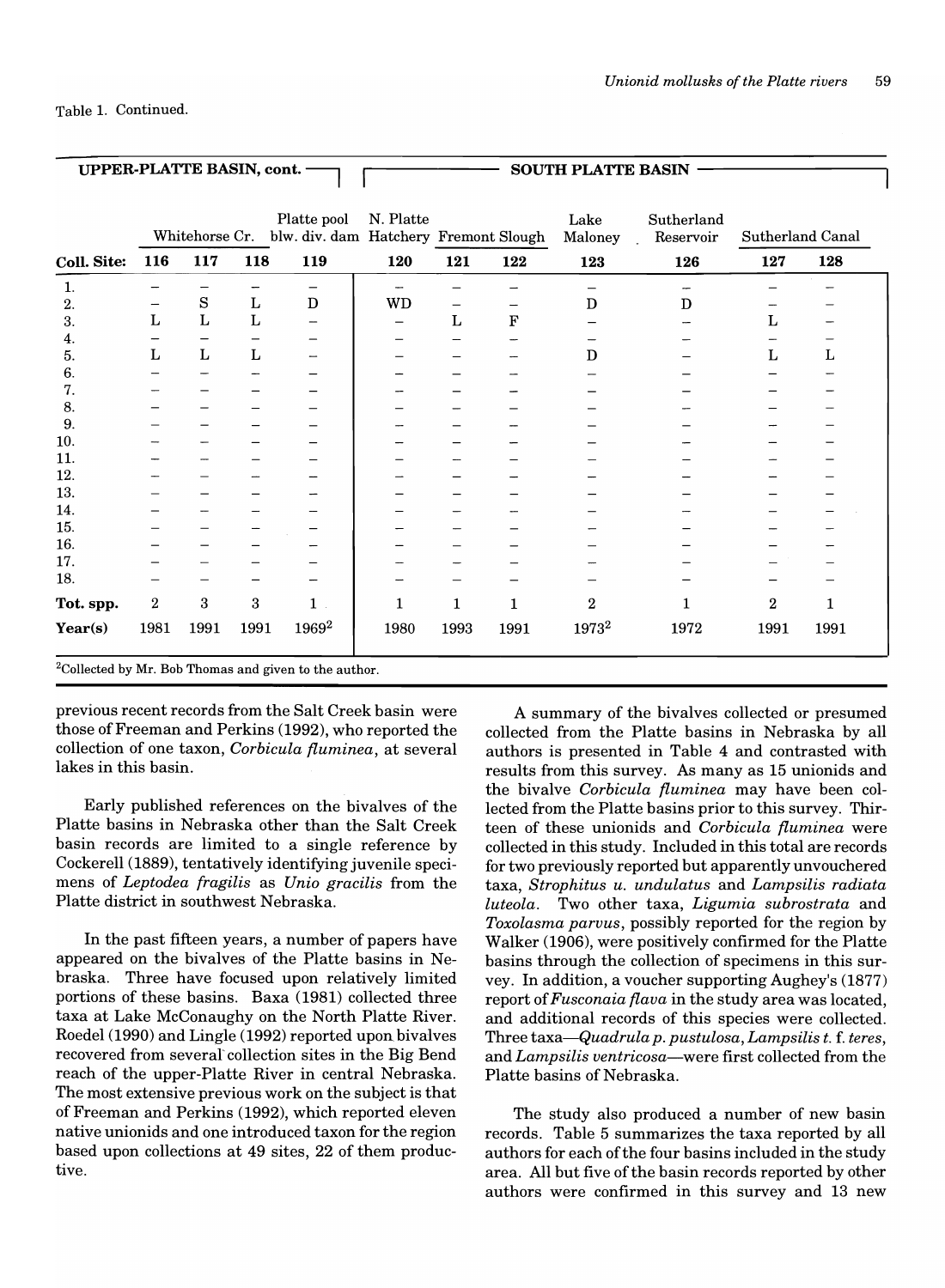Table 1. Continued.

|                    |                                                                   |      |              |              |                                  |                          | NORTH PLATTE BASIN |                          |      |           |                                              |            |
|--------------------|-------------------------------------------------------------------|------|--------------|--------------|----------------------------------|--------------------------|--------------------|--------------------------|------|-----------|----------------------------------------------|------------|
|                    | N. Platte<br>backwater N. Platte Canal                            |      |              | River        | N. Platte N. Platte<br>backwater |                          | Sutherland Canal   | backwater                | pit  | pit       | N. Platte Sand- Sand- Unnamed Sand-<br>creek | pit        |
| <b>Coll. Site:</b> | 139                                                               | 140  | 141          | 143          | 145                              | 146                      | 147                | 149                      | 152  | 153       | 154                                          | 155        |
| 1.                 | —                                                                 |      |              |              |                                  | $\overline{\phantom{0}}$ | -                  | -                        | -    |           |                                              |            |
| 2.                 | L                                                                 |      |              |              |                                  | L                        | L                  | L                        | L    | -         | -                                            | L          |
| 3.                 |                                                                   |      | Г            | Г            | Г                                |                          | D                  | $\overline{\phantom{0}}$ | -    | <b>WD</b> | L                                            |            |
| 4.                 |                                                                   |      |              |              |                                  |                          | --                 |                          |      |           | -                                            |            |
| 5.                 | Г                                                                 |      |              |              |                                  |                          |                    |                          |      |           |                                              |            |
| 6.                 |                                                                   |      |              |              |                                  |                          |                    |                          |      |           |                                              |            |
| 7.                 |                                                                   |      |              |              |                                  |                          |                    |                          |      |           |                                              |            |
| 8.                 |                                                                   |      |              |              |                                  |                          |                    |                          |      |           |                                              |            |
| 9.                 |                                                                   |      |              |              |                                  |                          |                    |                          |      |           |                                              |            |
| 10.                |                                                                   |      |              |              |                                  |                          |                    |                          |      |           |                                              |            |
| 11.                |                                                                   |      |              |              |                                  |                          |                    |                          |      |           |                                              |            |
| 12.                |                                                                   |      |              |              |                                  |                          |                    |                          |      |           |                                              |            |
| 13.                |                                                                   |      |              |              |                                  |                          |                    |                          |      |           |                                              |            |
| 14.                |                                                                   |      |              |              |                                  |                          |                    |                          |      |           |                                              |            |
| 15.                |                                                                   |      |              |              |                                  |                          |                    |                          |      |           |                                              |            |
| 16.                |                                                                   |      |              |              |                                  |                          |                    |                          |      |           |                                              |            |
| 17.                |                                                                   | S    |              |              |                                  |                          |                    |                          |      |           |                                              |            |
| 18.                |                                                                   |      |              |              |                                  |                          | D                  |                          |      |           |                                              |            |
| Tot. spp.          | $\boldsymbol{2}$                                                  | 1    | $\mathbf{1}$ | $\mathbf{1}$ | 1                                | $\mathbf{1}$             | 3                  | $\mathbf{1}$             | 1    | 1         | 1                                            | 1          |
| Year(s)            | 1993                                                              | 1991 | 1991         | 1981         | 1994                             | 1991                     | 1991               | 1981                     | 1981 | 1981      | 1980                                         | $1981^{5}$ |
|                    | <sup>5</sup> Collected by Mr. Joe Ulrich and given to the author. |      |              |              |                                  |                          |                    |                          |      |           |                                              |            |

basin records were documented. Four of these relate to taxa first recovered in this study while the remaining nine document expanded distributional ranges for taxa previously reported for the region. *Anodonta imbecillis, Stophitus u. undulatus, Quadrula p. pustulosa, Potamilus ohiensis, Lampsilis t.* f. *teres,* and *Lampsilis uentricosa* are first reported from the lower-Platte basin in this study. The latter is also here first reported for the upper-Platte basin. In addition, westernmost distributional records for *Quadrula quadrula, Uniomerus tetralasmus,* and *Potamilus ohiensis* were collected in this basin. The bivalve taxa reported from the North Platte basin in Nebraska doubled with the collection of *Anodontoides ferussacianus, Lasmigona complanata,* and *Corbicula {luminea,* which are first documented in this study. Finally, the three unionids reported for the Nebraska portion of the South Platte *basin,-Anodonta g. grandis, Anodontoides ferussacianus,* and *Lasmigona complanata-represent* the only bivalves ever reported for that region.

Only two previously-reported taxa were not collected in this study. *Anodonta grandis dakota* Frierson 1910 (Map 4) has been collected to date only from Lake McConaughy (Baxa, 1981). This area was not collected due to the high-water conditions existing when this reservoir was visited and the difficulty of collecting under these conditions without scuba equipment. *Potamilus alatus* (Say, 1817) was collected by Freeman and Perkins (1992) solely from the artificial habitat of the Schramm Aquarium ponds (Map 12), which were not sampled in this study. Four of the five basin records not confirmed in this survey were reported from the two aforementioned collection areas.

The increase in taxa recovered in this survey over other recent surveys is attributable to a research design which emphasized the collection of all habitats in the study area. Table 6 illustrates for all recent authors the taxa recovered from the Platte basins by habitat. Tributaries in the Platte basins were determined in this study to have been the most biologically diverse in the region. All the new taxa recovered in the survey were collected from tributaries of the Platte rivers as were records supporting taxa first reported for the region by Aughey (1877) and Walker (1906). As is evident from the table, these habitats were rarely sampled in other recent studies.

The Salt Creek basin contained more species of unionids than any other area in the Platte basins. Table 7 summarizes all the records published to date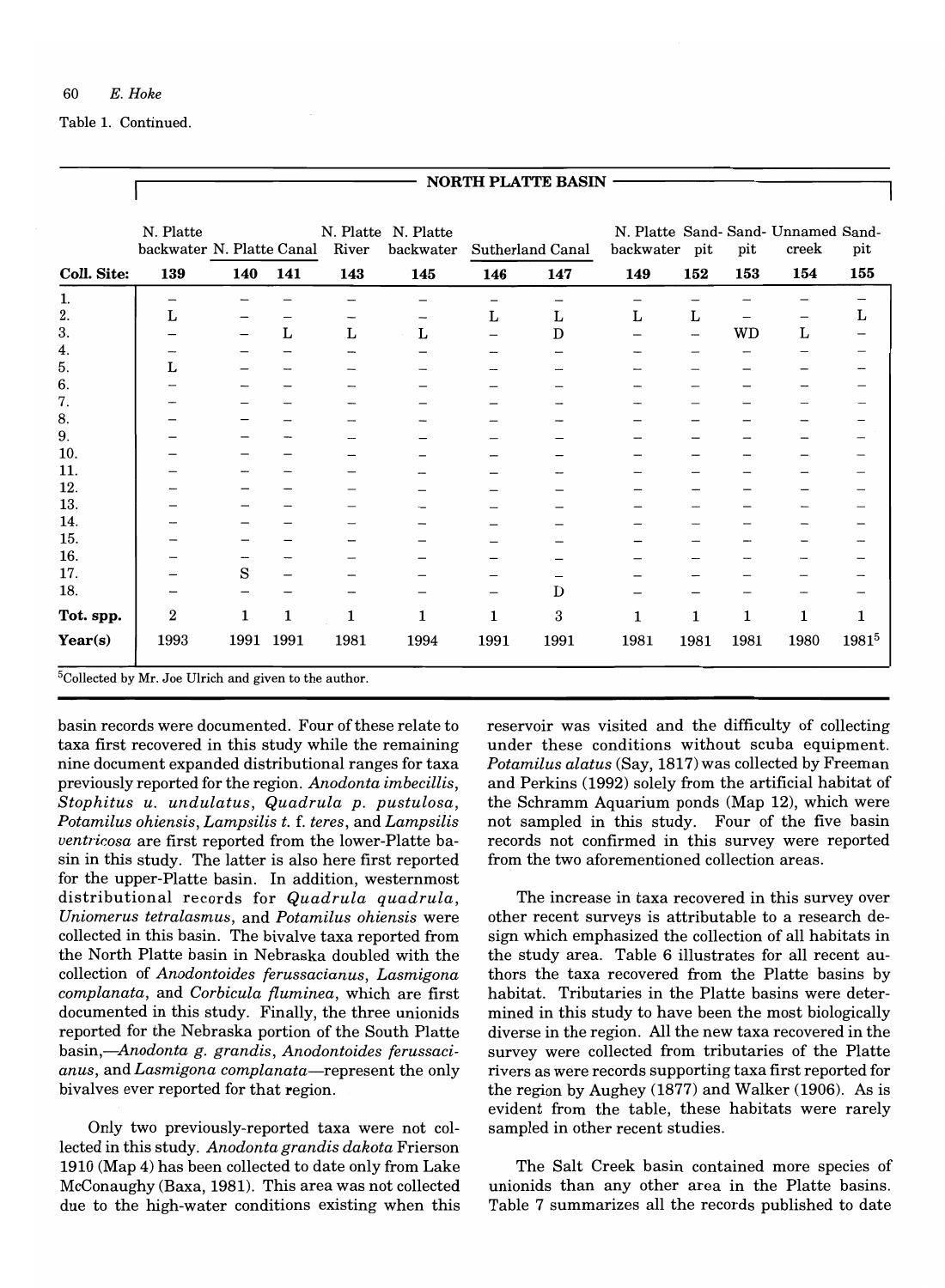from the Salt Creek basin and contrasts them with the results of this survey. All the taxa reported in prior studies for this basin were collected in this survey, including the four reported by Walker (1906), which were probably collected in this basin. Seven additional taxa were first documented for the area in this survey. This region also appears to have experienced the greatest decline in diversity in the study area. Five taxa were represented solely by subfossil empty shells, and a sixth by weathered empty shells only.

# **ANALYSIS OF BIVALVE DISTRIBUTIONS**

An understanding of current distributions is predicated upon a knowledge of current habitat and the relevant environmental parameters, both natural and man-made, impacting unionids in the region. Unionid mollusks were collected in six primary habitats in this study: tributary creeks, backwaters of the Platte, irrigation canals and ditches, reservoirs and sandpits, the main channel ofthe Platte, and the side-channels of the Platte rivers. For purposes of the discussion which follows, these habitats have been categorized by the manner and extent to which they appear to have been influenced by agricultural development into one of three groups: natural or largely unmodified habitat, modified habitat, and man-made habitat.

Natural habitats are so classified in that they exist independent of and usually despite the agricultural development of the Platte basins. The tributary creeks and the backwater areas of the Platte River fit this description. These are environments which have been negatively impacted by the agricultural development of the region, and they are environments which can either be assumed or proved to have existed as viable bivalve habitat in the region prior to the settlement of the area. The few early studies of bivalves in the Platte River system reported on records obtained from tributaries (Aughey, 1877; Cockerell, 1889).

The main and side-channels of the Platte rivers are classified as modified, based primarily upon the impacts upon these habitats brought about by the development of the Platte basins. It is possible that these habitats are formerly non-viable shifting-sand habitats which have become viable for bivalves as a result of the decline in flows and sandy sediment that has resulted from the creation of upstream reservoirs and water withdrawals. Irrigation canals, ditches, reservoirs and sandpits are denoted as man-made habitats.

#### **Natural factors impacting unionids**

The most significant natural factor affecting unionids in the Platte basins is the presence of shifting sand substrates. Bivalves were always either rare or totally absent in habitats where substrates consisted of Table 3. Frequency of species occurrences.

| $\bf {Taxa^1}$                            | <b>Species</b><br>occur-<br>rences<br>(Hoke,<br>1995) | <b>Species</b><br>frequency<br>as % of<br>total<br>occur-<br>rences |
|-------------------------------------------|-------------------------------------------------------|---------------------------------------------------------------------|
| Anodonta imbecillis                       | 12                                                    | 4.62                                                                |
| Anodonta g. grandis                       | 65                                                    | 25.00                                                               |
| Anodontoides ferussacianus                | 40                                                    | 15.38                                                               |
| Strophitus u. undulatus                   | 2                                                     | 0.77                                                                |
| Lasmigona complanata                      | 45                                                    | 17.31                                                               |
| Quadrula quadrula                         | 32                                                    | 12.31                                                               |
| Quadrula p. pustulosa                     | 6                                                     | $2.31\,$                                                            |
| Fusconaia flava                           | 4                                                     | 1.54                                                                |
| Uniomerus tetralasmus                     | 19                                                    | 7.31                                                                |
| Leptodea fragilis                         | 1                                                     | 0.38                                                                |
| Potamilus ohiensis                        | 17                                                    | 6.54                                                                |
| Toxolasma parvus                          | 5                                                     | 1.92                                                                |
| Ligumia subrostrata                       | $\boldsymbol{2}$                                      | 0.77                                                                |
| Lampsilis teres f. teres                  | 2                                                     | 0.77                                                                |
| Lampsilis radiata luteola                 | $\mathbf{1}$                                          | 0.38                                                                |
| Lampsilis ventricosa                      | 2                                                     | 0.77                                                                |
| Unidentifiable unionid<br>shell fragments | 1                                                     | 0.38                                                                |
| Corbicula fluminea                        | 4                                                     | 1.54                                                                |
| Total                                     | 260                                                   | 100.00                                                              |

 $1$ Order of taxa follows Stansbery and Borror (1983).

shifting sand. This substrate is a primary characteristic of the main channels of the Platte rivers.

Productive bivalve habitats were characterized by the absence of shifting sand substrates. Natural and modified habitats containing living bivalves or numerous empty shells were either small stream or backwater habitats. The small stream habitats include tributary creeks, the main channel of the Platte River immediately below the Tri-County diversion, and the North and South channels or side-channels of the Platte rivers. All these environments are characterized by slower currents than those of the Platte River main channels, and by resultant relatively stable substrates which are often free from shifting sand. Small-stream habitats are also generally distinguished by their meandering nature with many bends and occasional relatively deep pools. In addition, they are frequently shaded and thus cooler than the broad shallow expanses of the Platte River main channels.

Bivalve diversity in the Platte basins largely parallels the diversity of small-stream habitats. In the more western portions of the region, where unionid diversity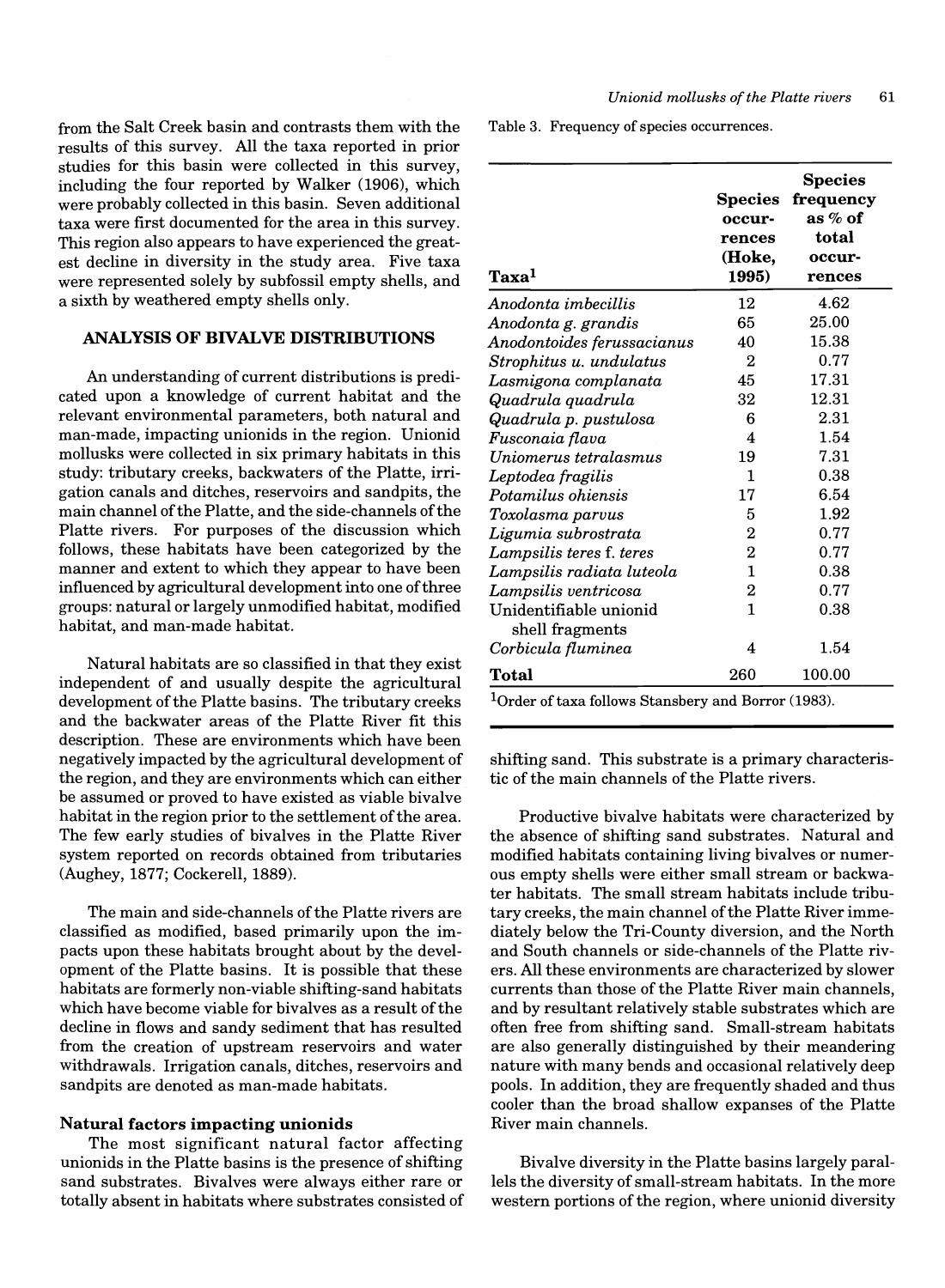

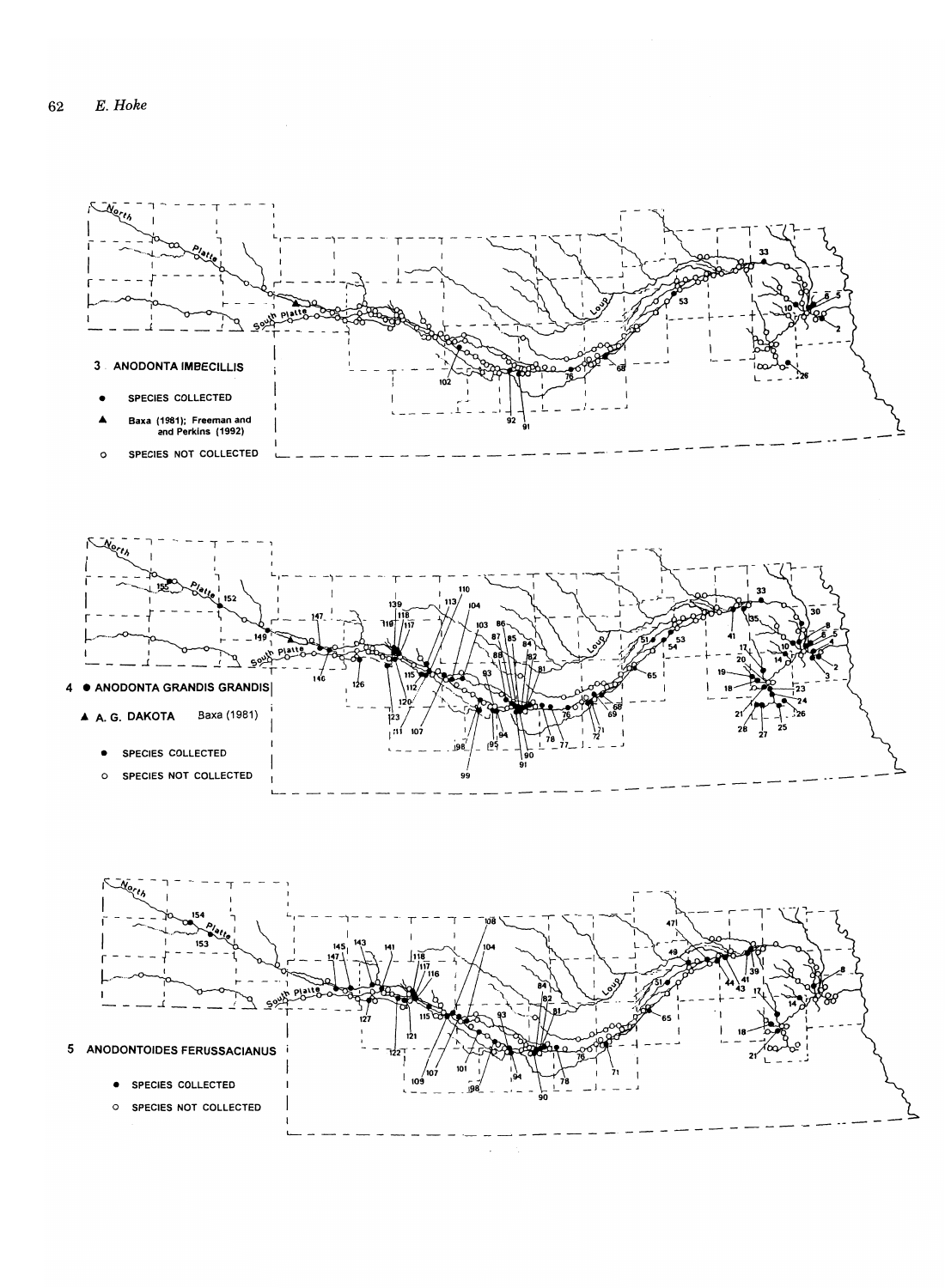Table 4. Taxa reported for the Platte River basins of Nebraska. L = live;  $F =$  fresh shell; D = dry recent shell; WD = weathered  $\text{dry shell}$ ; S = subfossil or chalky shell; X = condition not reported.

| Taxa <sup>1</sup>              | Hoke<br>(1995) | Freeman<br>& Perkins<br>(1992) | Lingle<br>(1992) | Roedel<br>(1990) | <b>Baxa</b><br>(1981) | (1906) | Walker <sup>2</sup> Cockerell Aughey<br>(1889) | (1877) |
|--------------------------------|----------------|--------------------------------|------------------|------------------|-----------------------|--------|------------------------------------------------|--------|
| Anodonta imbecillis            | L              | X                              | D                | L                | L                     |        |                                                |        |
| Anodonta g. grandis            | L              | $\mathbf X$                    | L                | L                |                       |        |                                                | x      |
| Anodonta grandis dakota        |                |                                |                  |                  |                       |        |                                                |        |
| Anodontoides ferussacianus     | L              | $\mathbf X$                    |                  | X                |                       |        |                                                | x      |
| Strophitus u. undulatus        | S              | X?                             |                  | L?               |                       |        |                                                |        |
| Lasmigona complanata           | L              | X                              | L                | L                |                       |        |                                                |        |
| Quadrula quadrula              | L              | $\mathbf X$                    | L                |                  |                       |        |                                                |        |
| Quadrula p. pustulosa          |                |                                |                  |                  |                       |        |                                                |        |
| Fusconaia flava                | S              |                                |                  |                  |                       |        |                                                |        |
| Uniomerus tetralasmus          |                | $\rm X$                        | L                |                  |                       |        |                                                |        |
| Leptodea fragilis              | D              | X                              | D                | x                |                       |        | X?                                             |        |
| Potamilus alatus               |                | $\mathbf X$                    |                  |                  |                       |        |                                                |        |
| Potamilus ohiensis             | ι.             | x                              |                  | L                |                       |        |                                                |        |
| Toxolasma parvus               |                |                                |                  |                  |                       |        |                                                |        |
| Ligumia subrostrata            | S              |                                |                  |                  |                       |        |                                                |        |
| Lampsilis teres f. teres       | S              |                                |                  |                  |                       |        |                                                |        |
| Lampsilis radiata luteola      | S              |                                |                  |                  |                       |        |                                                |        |
| Lampsilis ventricosa           | S              |                                |                  |                  |                       |        |                                                |        |
| Corbicula fluminea             | D              | x                              |                  |                  |                       |        |                                                |        |
| <b>Total confirmed species</b> | 17             | 11                             | 8                | 8                | 3                     | 4      |                                                |        |

 $1$ Order of taxa follows Stansbery and Borror (1983).

<sup>2</sup>Collection locales indeterminate though probably from the Salt Creek basin.

is low, this habitat is characterized by substrates consisting primarily of sand and by extremely shallow water. Deeper pools in some creeks in the western sections of the study area are often less than 0.4 meter in depth in the summer. The greatest unionid diversity in the study area was found in the tributaries of the lower-Platte basin. Small-stream habitat in this region provides much greater variety including diverse substrates such as mud, mud and sand, and even occasional rock-riffle areas as well as greater depths. The deeper pools support a greater variety of host fish upon which unionids are ultimately dependent for propagation, and in conjunction with the wider diversity of substrate habitat these tributaries provided unionid mollusks with environmental niches unavailable farther west.

#### **Man-made factors impacting unionids**

Overlaying the constraints imposed upon unionids by natural environmental parameters are the impacts of the development of the Platte basins. Development has produced both negative and positive consequences for bivalve mollusk habitat. Adverse affects have resulted in the degradation of naturally viable bivalve tributary and backwater habitat. Favorable impacts include the possible modification of previously nonviable habitat and the creation of new bivalve habitat.

Specific factors adversely affecting unionids include dewatering due to irrigation withdrawals, channelization, pollution, turbidity, and grazing. Bliss and Schainost (1973a,b,c,d) documented the impact of the four former factors in the Platte basins. They indicate the relative importance of most of these factors varies, from east to west in the study area. Dewatering impacts an increasing percentage of stream-kilometers from east to west in the basins and correlates with the use of surface water for irrigation. Turbidity is highest in the eastern sectors, reflecting the erodible nature of the soils in both the upper- and lower-Platte basins (Bliss and Schainost, 1973a,b). Channelization and pollution are greater problems in the eastern portion of the study area where populations are greatest. Grazing along streams is a factor throughout the region.

Natural unionid habitats have been drastically impacted by the agricultural development of the region, and dewatering is one of the greatest agents of habitat destruction. The demise of tributaries in the Platte system was first noted by Henderson (1920) who reported upon the decline in flows and subsequent destruction of unionids on Lodgepole Creek in the Colo-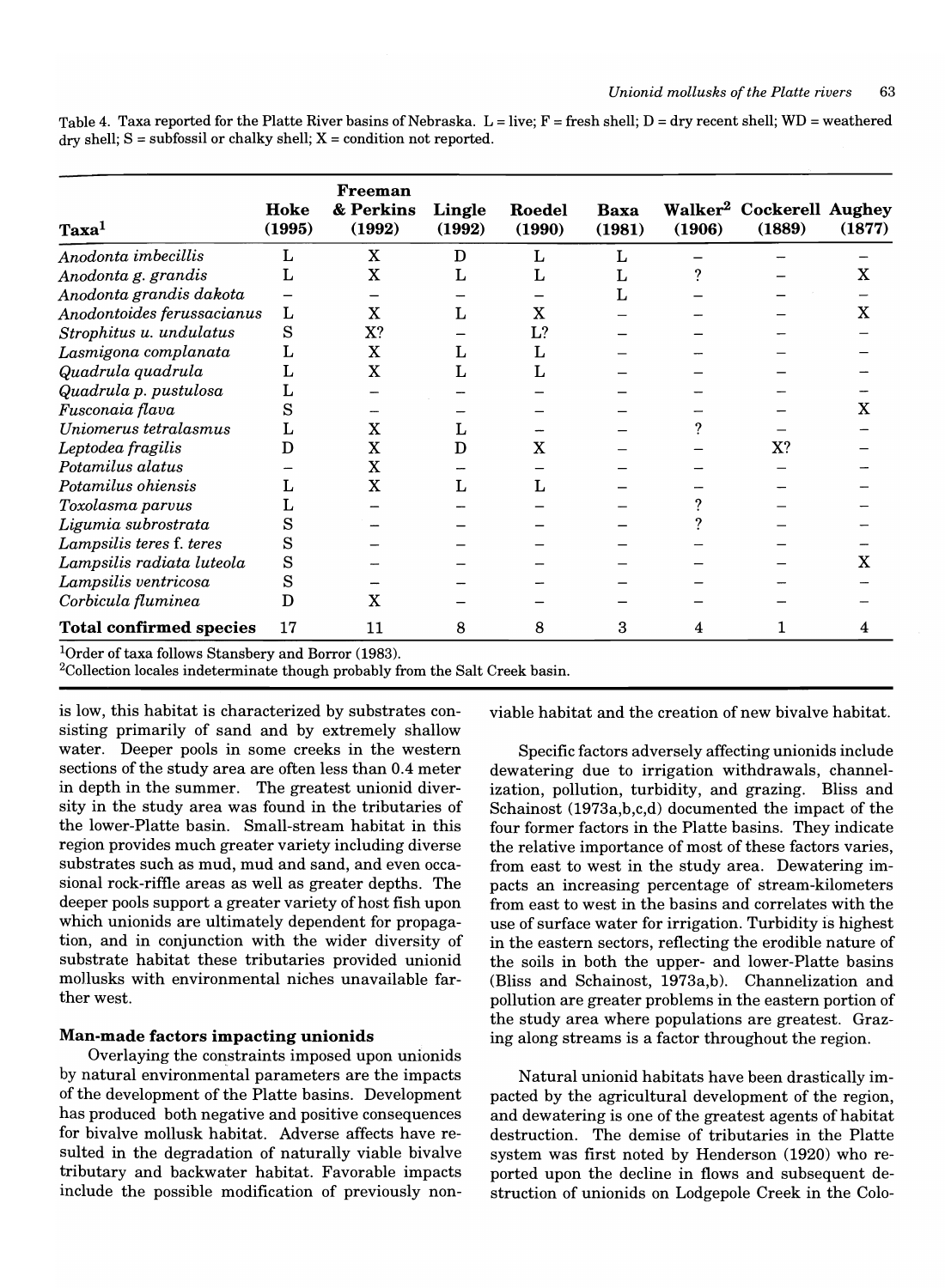![](_page_16_Figure_1.jpeg)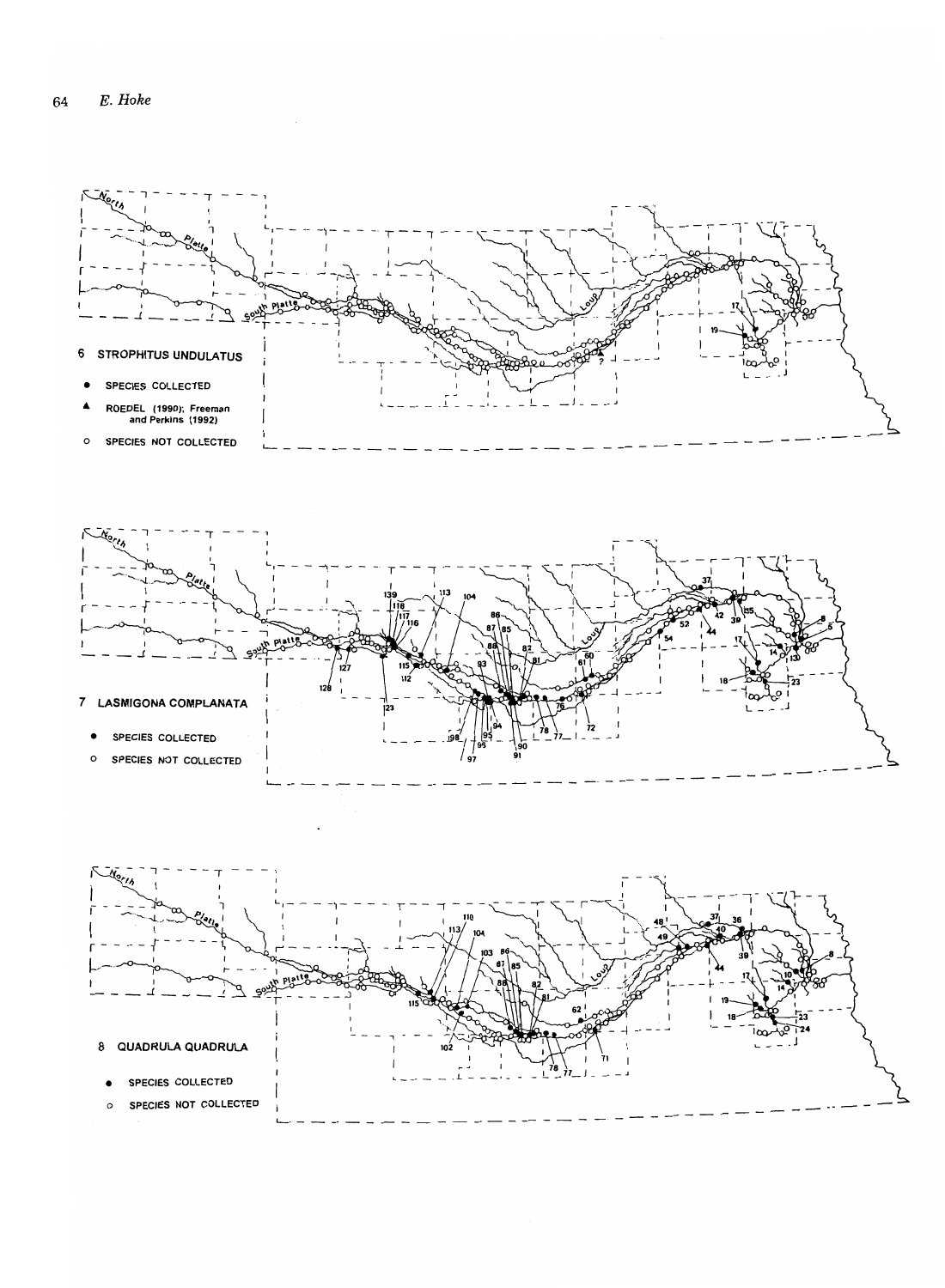Table 5. Taxa reported for the study area by basin.  $L = live$ ;  $F = fresh$  shell;  $D = dry$  recent shell;  $WD = weathered$  dry shell; S  $=$ subfossil or chalky shell; X = condition not reported; a = Hoke, 1995; b = Freeman and Perkins, 1992; c = Lingle, 1992; d = Roedel, 1990; e = Baxa, 1981; f? = Walker, 1906; g = Aughey, 1877.

|                                | <b>Basin</b>                              |                     |                                           |         |                                           |   |                                           |              |
|--------------------------------|-------------------------------------------|---------------------|-------------------------------------------|---------|-------------------------------------------|---|-------------------------------------------|--------------|
|                                |                                           | <b>Lower Platte</b> | <b>Upper Platte</b>                       |         | <b>South Platte</b>                       |   | <b>NorthPlatte</b>                        |              |
| Taxa <sup>1</sup>              | Condition <sup>3</sup> Study <sup>4</sup> |                     | Condition <sup>3</sup> Study <sup>4</sup> |         | Condition <sup>3</sup> Study <sup>4</sup> |   | Condition <sup>3</sup> Study <sup>4</sup> |              |
| Anodonta imbecillis            | L                                         | a                   | $\mathbf F$                               | a,b,c,d |                                           |   | L(e)                                      | $_{\rm b,e}$ |
| Anodonta grandis grandis       | L                                         | a,b,f',g            | L                                         | a,b,c,d | D                                         | a | L                                         | a,b,e        |
| Anodonta grandis dakota        |                                           |                     |                                           |         |                                           |   | L(e)                                      | e            |
| Anodontoides ferussacianus     | L                                         | a,g                 | L                                         | a,b,c,d | L                                         | a | L                                         | a            |
| Strophitus u. undulatus        | $S^2$                                     | a                   | X?                                        | b,d     |                                           |   |                                           |              |
| Lasmigona complanata           | L                                         | a,b                 | L                                         | a,b,c,d | L                                         | a | L                                         | a            |
| Quadrula quadrula              | L                                         | a,b                 | L                                         | a,b,c,d |                                           |   |                                           |              |
| Quadrula p. pustulosa          | L                                         | a                   |                                           |         |                                           |   |                                           |              |
| Fusconaia flava                | $S^2$                                     | a,g                 |                                           |         |                                           |   |                                           |              |
| Uniomerus tetralasmus          | L                                         | a,b,f?              | L(c)                                      | a,b,c   |                                           |   |                                           |              |
| Leptodea fragilis              | X                                         | $\mathbf b$         | L(c,d)                                    | a,b,c,d |                                           |   |                                           |              |
| Potamilus alatus               | $\mathbf X$                               | b                   |                                           |         |                                           |   |                                           |              |
| Potamilus ohiensis             | L                                         | a                   | L                                         | a,b,c,d |                                           |   |                                           |              |
| Toxolasma parvus               | L                                         | a,f?                |                                           |         |                                           |   |                                           |              |
| Ligumia subrostrata            | $S^2$                                     | a,f?                |                                           |         |                                           |   |                                           |              |
| Lampsilis teres f. teres       | S                                         | a                   |                                           |         |                                           |   |                                           |              |
| Lampsilis radiata luteola      | $S^2$                                     | a,g                 |                                           |         |                                           |   |                                           |              |
| Lampsilis ventricosa           | S                                         | a                   | S                                         | a       |                                           |   |                                           |              |
| Corbicula fluminea             | D                                         | a,b                 | D                                         | a,b     |                                           |   | D                                         | a            |
| <b>Total confirmed species</b> | 18                                        |                     | 11?                                       |         | 3                                         |   | 6                                         |              |

<sup>1</sup>Order of taxa follows Stansbery and Borror (1983).

2Taxa collected solely in the Salt Creek basin.

<sup>3</sup>The best specimen condition recovered in this study unless otherwise referenced.

4Lists all studies in which taxon was reported or believed reported (?) for a given basin.

rado portion of the South Platte basin. This pattern has continued. Bliss and Schainost (1973a,b) note that water rights for withdrawal of surface water in many tributaries in the upper- and lower-Platte basins exceed total flow during normal or low flow years. **In**  addition, it can be assumed that much of the original backwater habitat along the North Platte and upper-Platte rivers has been destroyed due to dewatering. Williams (1978) noted that current channels of the North Platte and western portions of the upper-Platte rivers were only 10-20% of their 1865 width, and the channel of the central portion of the upper-Platte was only 60-70% as wide as in 1865. Channel shrinkage has no doubt resulted in significant loss of backwater areas.

Large volumes of water are retained in all of the Platte reservoirs in Nebraska, Colorado, and Wyoming, and additional withdrawals take place throughout the region. Bliss and Schainost (1973b,c) classified the South Platte and upper-Platte rivers as environmentally degraded throughout their length due to water diversion. **In** 1994, the South Platte River was not flowing at three collection sites in the study area. A portion of the upper-Platte is largely dewatered due to diversion of flow into the Tri-County Canal. Bentall (1982) reports the annual average amount of flow diverted at this point in the period from 1945 through 1980 to be 82.0% of total flow, with a range from 44.7% to 97.7%. Sections of the North Platte River have also been classified as environmentally degraded due to dewatering (Bliss and Schainost, 1973d).

The reservoirs have another less obvious impact upon the Platte rivers in the form of sediment retention. They block the natural flow of sandy sediment from upstream locations. Though no historic measurements are available, there is little doubt that the retention of sediment in upstream reservoirs coupled with the decrease in flows through much of the upper-Platte basin has resulted in more stable river substrates in some sections of the study area.

The impact of the dewatering of the main channels of the Platte rivers, while environmentally catastrophic, has probably produced some positive consequences for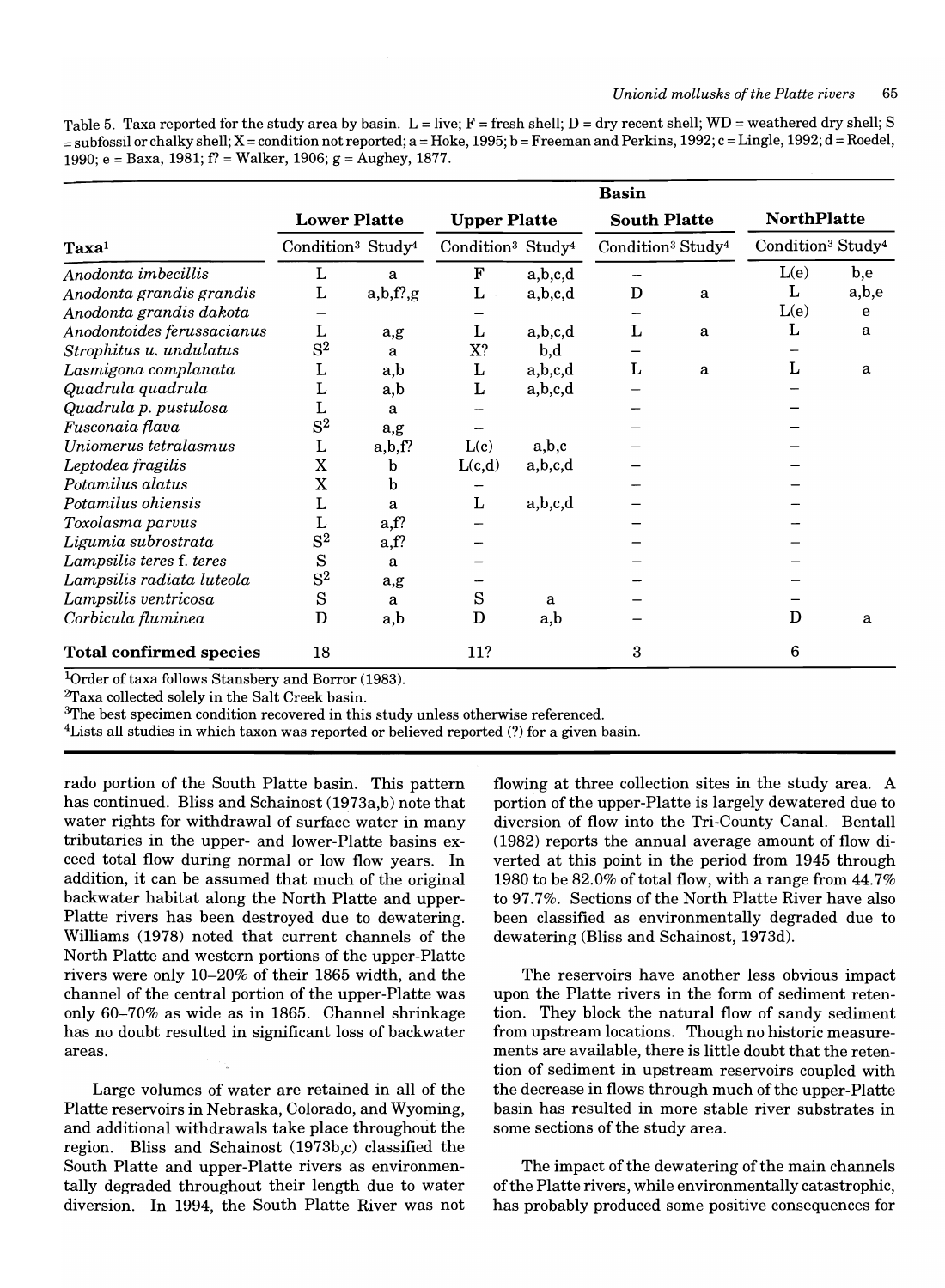Table 6. Taxa collected recently (1981–1995) in the Platte River basins of Nebraska by habitat. L = live;  $F =$  fresh shell; D = dry recent shell; WD = weathered dry shell;  $S =$  subfossil or chalky shell;  $X =$  condition not reported;  $a = H$ oke, 1995;  $b =$  Freeman and Perkins, 1992; c = Lingle, 1992; d = Roedel, 1990; e = Baxa, 1981; f = Aughey, 1877.

|                               |                                           |                   | <b>Platte River basin habitats</b>        |     |                                                           |                 |
|-------------------------------|-------------------------------------------|-------------------|-------------------------------------------|-----|-----------------------------------------------------------|-----------------|
|                               | <b>Tributary streams</b>                  |                   |                                           |     | <b>Platte River backwaters Platte River side-channels</b> |                 |
| Taxa <sup>1</sup>             | Condition <sup>2</sup> Study <sup>3</sup> |                   | Condition <sup>2</sup> Study <sup>3</sup> |     | $\bf Condition^2$                                         | ${\bf Study}^3$ |
| 1. Anodonta imbecillis        |                                           |                   | F                                         | a   | D                                                         | a,b,c,d         |
| 2. Anodonta g. grandis        | L                                         | a,b,f             | L                                         | a,b | L                                                         | a,b,c,d         |
| 3. Anodonta grandis dakota    |                                           |                   |                                           |     |                                                           |                 |
| 4. Anodontoides ferussacianus | L                                         | a,b,f             | L                                         | a   | L                                                         | a,b,c           |
| 5. Strophitus u. undulatus    | S                                         | a                 |                                           |     | X?                                                        | b?, d?          |
| 6. Lasmigona complanata       | L                                         | a,b               | L                                         | a,b | г                                                         | a,b,c,d         |
| 7. Quadrula quadrula          |                                           | a                 |                                           |     | D                                                         | a,b,c,d         |
| 8. Quadrula p. pustulosa      |                                           | a                 |                                           |     |                                                           |                 |
| 9. Fusconaia flava            | S                                         | $_{\mathrm{a,f}}$ |                                           |     |                                                           |                 |
| 10. Uniomerus tetralasmus     | D                                         | a                 |                                           |     | L(c)                                                      | b,c             |
| 11. Leptodea fragilis         |                                           |                   |                                           |     | D                                                         | a,b,c           |
| 12. Potamilus alatus          |                                           |                   |                                           |     |                                                           |                 |
| 13. Potamilus ohiensis        |                                           | a                 |                                           |     | D                                                         | a,b,c,d         |
| 14. Toxolasma parvus          | $_{\rm s}$                                | a                 |                                           |     |                                                           |                 |
| 15. Ligumia subrostrata       | S                                         | a                 |                                           |     |                                                           |                 |
| 16. Lampsilis teres f. teres  | S                                         | a                 |                                           |     |                                                           |                 |
| 17. Lampsilis radiata luteola | S                                         | a,f               |                                           |     |                                                           |                 |
| 18. Lampsilis ventricosa      | S                                         | a                 |                                           |     |                                                           |                 |
| 19. Corbicula fluminea        |                                           |                   |                                           |     |                                                           |                 |
| <b>Total taxa</b>             | 14                                        |                   | 4                                         |     | 9?                                                        |                 |

lOrder of taxa follows Stansbery and Borror (1983).

 $2$ The best specimen condition recovered in this survey (unless otherwise noted) for this habitat

 $3$ Lists all studies (for which taxa and habitats may be associated) in which taxon was confirmed for a given habitat.

bivalves. These effects are primarily in the form of localized stabilization of the shifting sand substrates in the Platte River main channels. The natural state of these channels is characterized by shifting sand and, prior to development of the region, was almost certainly not viable habitat for unionids. Mattes (1969) quotes McBride (1850) on the pre-developed Platte River: "the bed of the stream is a mass of rolling quicksand." Presently, however, the sector immediately downstream from the Tri-County Canal diversion now supports some unionid populations. In this region, the natural flow of water and sandy sediment has been so reduced due to diversion of water that sand substrates are occasionally stable. The main channel of the river in this area more closely resembles a small creek than it does the North Platte River a few miles upstream. In 1994, the upper-Platte River at site 108 was only four meters in width.

It is probable that flow decreases are responsible for the apparent deterioration of the North and South channels of the Platte River in the eastern portion of the upper-Platte basin. It is equally possible that decreases in both flow and sediment may have converted

formerly inhospitable shifting sand environments into viable unionid habitat in the side channels of the central or Big Bend reach of the upper-Platte River. One of the key characteristics of the side-channels at the present time is that they contain significant habitat that is, in part, free from shifting sand. They are less similar to the main channel of the Platte River than they are to tributary creeks. Whether such viable habitat could exist in this area without both the decrease in flows and sediment due to upstream agricultural development is questionable.

Stream channelization, while present throughout the Platte basins, appears to be most destructive to unionid habitat in the eastern portion of the upper-Platte basin and in the lower-Platte basin. Portions of Salt Creek and many other tributaries in the lower-Platte basin have been channelized. This process is continuing. Channelization of a number of sections of tributary creeks in the lower-Platte basin was observed during the course of this study. The loss of stream miles in the Salt Creek basin is especially unfortunate in that this area once contained the greatest bivalve diversity in the Platte basins.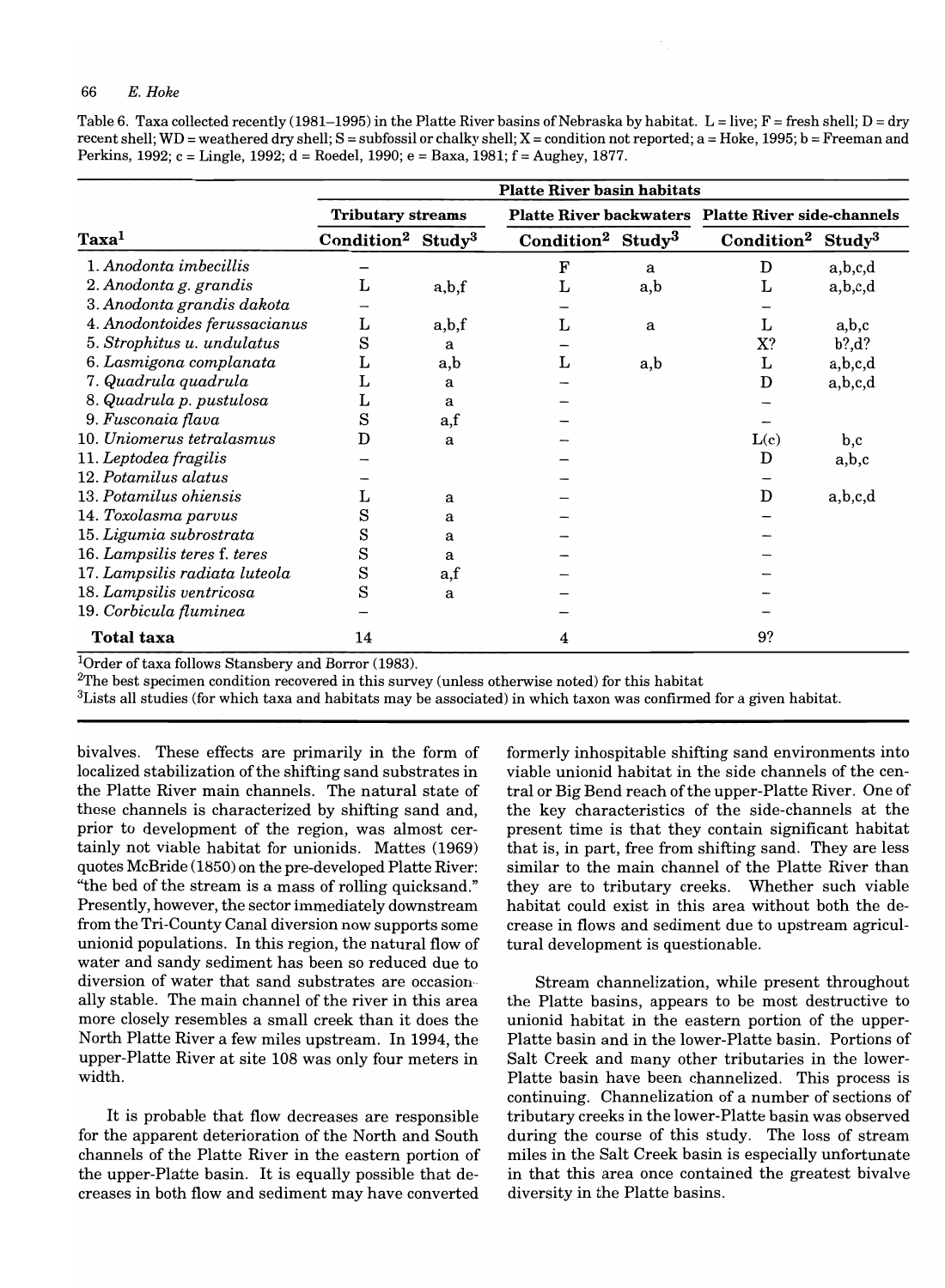|                   |                                           |       | <b>Platte River basin habitats</b>        |              |                                           |                                 |
|-------------------|-------------------------------------------|-------|-------------------------------------------|--------------|-------------------------------------------|---------------------------------|
|                   | <b>Platte River main channel</b>          |       | <b>Canals and ditches</b>                 |              |                                           | Reservoirs, lakes, and sandpits |
| Taxa <sup>1</sup> | Condition <sup>2</sup> Study <sup>3</sup> |       | Condition <sup>2</sup> Study <sup>3</sup> |              | Condition <sup>2</sup> Study <sup>3</sup> |                                 |
| 1.                | $\mathbf X$                               | b     | $\mathbf{L}$                              | a,b          | L(e)                                      | a,b,e                           |
| 2.                | L                                         | a,b   | L                                         | a,b          | L                                         | a,b,e                           |
| 3.                |                                           |       |                                           |              | L(e)                                      | e                               |
| 4.                | Г                                         | a,b,d | L                                         | a,b          | WD                                        | a,b                             |
| 5.                |                                           |       |                                           |              |                                           |                                 |
| 6.                | L                                         | a     | L                                         | a,b          | L                                         | a                               |
| 7.                | D                                         | a,b   | L                                         | a,b          | D                                         | a                               |
| 8.                |                                           |       |                                           |              |                                           |                                 |
| 9.                |                                           |       |                                           |              |                                           |                                 |
| 10.               | WD                                        | a     | D                                         | $\mathbf{a}$ | L                                         | a                               |
| 11.               | $\mathbf X$                               | d     |                                           |              | $\mathbf X$                               | b                               |
| 12.               |                                           |       |                                           |              | $\mathbf X$                               | b                               |
| 13.               | <b>WD</b>                                 | a     | L                                         | a,b          | D                                         | a,b                             |
| 14.               |                                           |       | L                                         | $\mathbf{a}$ | L                                         | a                               |
| 15.               |                                           |       |                                           |              |                                           |                                 |
| 16.               |                                           |       |                                           |              |                                           |                                 |
| 17.               |                                           |       |                                           |              |                                           |                                 |
| 18.               |                                           |       |                                           |              |                                           |                                 |
| 19.               | D                                         | a     | D                                         | a,b          | D                                         | a,b                             |
| <b>Total taxa</b> | 9                                         |       | 9                                         |              | 12                                        |                                 |

Pollution is also an important problem in the lower-Platte basin. A mussel kill was recorded at site 25 in 1972, apparently resulting from an algal bloom, and site 24 was probably the location of another mussel kill sometime prior to 1981. Bliss and Schainost (1973a) listed portions of several tributaries in the lower-Platte basin, including Salt Creek, as environmentally degraded due to pollution.

Creeks are exposed to grazing cattle throughout the region, and this practice destroys unionid habitat as well as bivalve populations. The impacts of grazing upon stream substrates varies depending upon the type of substrate. Sand substrates may become less stable and mud substrates become compacted by grazing cattle. Collections made at site 39 on Lost Creek before and after the introduction of cattle to the area revealed changes in both habitat and species abundance. After the introduction of cattle, the stream bottom was more level and the mud substrate was greatly compacted, and living bivalves were rare. Live unionids were usually absent in collections from portions of tributaries long exposed to grazing, but they were often present and occasionally abundant in ungrazed sections of the same streams. Hoke (1994) has noted a similar pattern in the Elkhorn basin of northeastern Nebraska.

Dewatering of natural habitat has been accompanied by the creation of new habitat in the form of ditches, irrigation canals, sandpits and reservoirs. Portions of canals in the upper-Platte River basin provide significant habitat for a number of bivalves, and partially offset the loss of natural habitat in the region. Large sections of many of these canals, however, are dewatered annually so the critical bivalve canal habitat is limited to relatively small canal sectors which contain water throughout the year.

The impact of canal habitat upon unionid mollusk distributions may have resulted in minor range extensions for three native species, *Lasmigona complanata, Uniomerus tetralasmus,* and *Potamilus ohiensis.* The most western record for each of these taxa was located in an irrigation canal. In addition, the most western record for *Corbicula fluminea,* an introduced taxon, was collected in canal habitat. The canals were also found in this study to provide habitat for at least three additional species within their natural *ranges,Anodonta g. grandis, Anodontoides ferussacianus,* and *Quadrula quadrula.* There was no evidence in this study to indicate that canals provide habitat for taxa not present in local natural habitats, however, these habitats do provide deeper water than is available in natural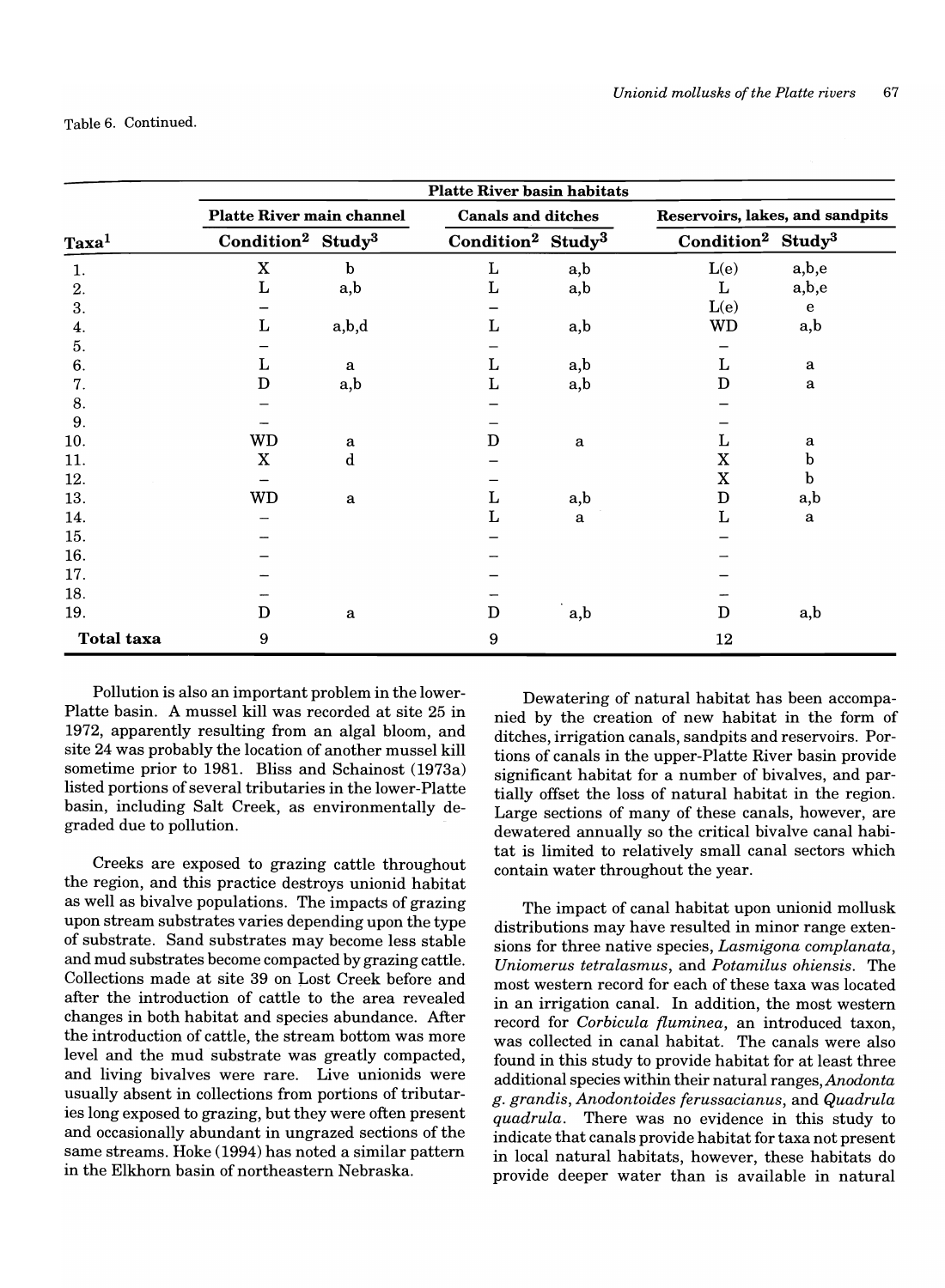![](_page_20_Figure_1.jpeg)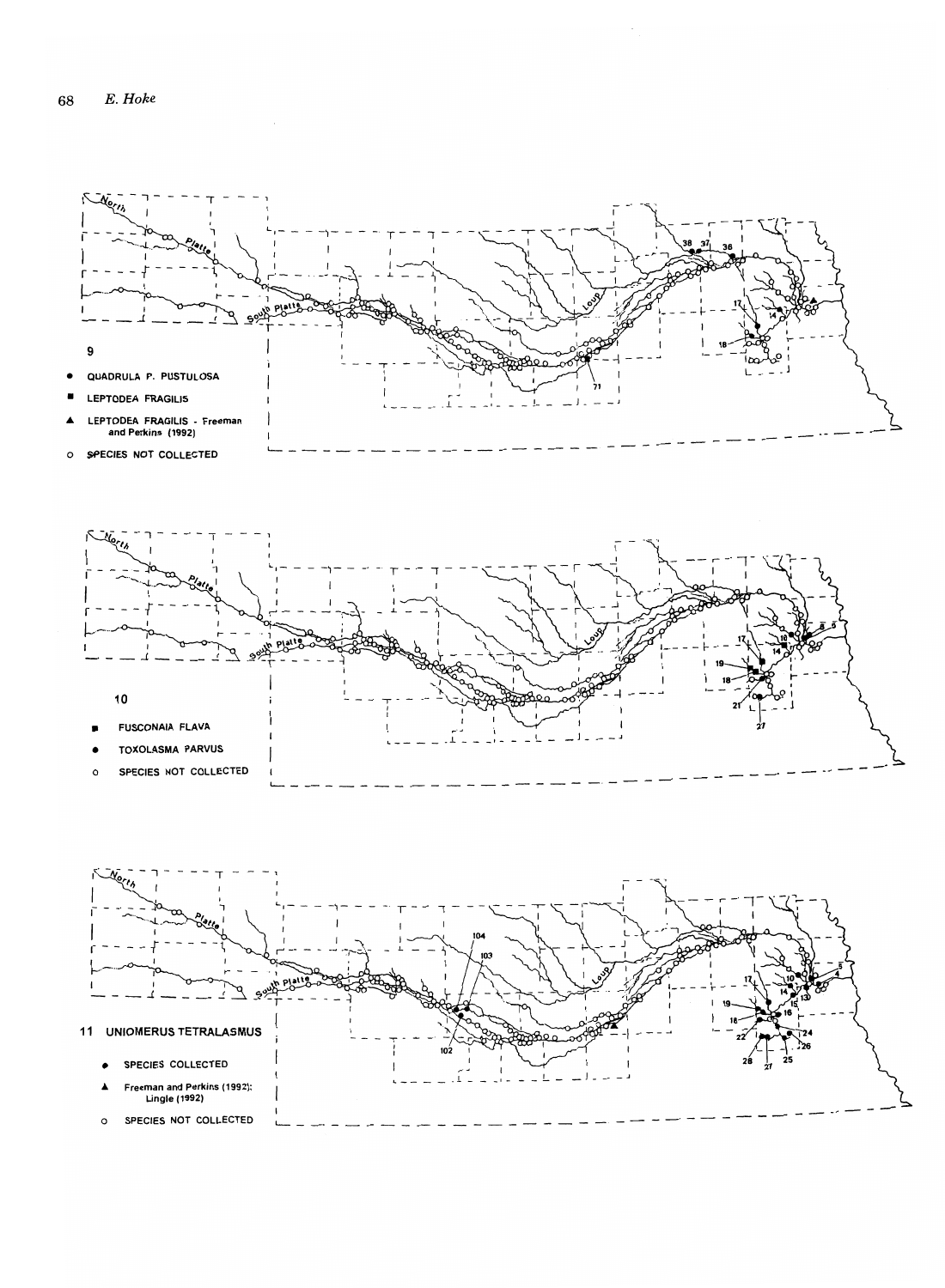Table 7. Taxa reported for the Salt Creek basin. L = live;  $F =$  fresh shell; D = dry recent shell; WD = weathered dry shell; S = subfossil or chalky shell;  $X =$  condition not reported.

| Taxa <sup>1</sup>              | Hoke<br>(1995) | <b>Freeman</b><br>& Perkins<br>(1992) | Walker <sup>2</sup><br>(1906) | <b>Aughey</b><br>(1877) |  |
|--------------------------------|----------------|---------------------------------------|-------------------------------|-------------------------|--|
| Anodonta imbecillis            | F              |                                       |                               |                         |  |
| Anodonta g. grandis            | L              |                                       |                               | x                       |  |
| Anodontoides ferussacianus     | L              |                                       |                               | x                       |  |
| Strophitus u. undulatus        | S              |                                       |                               |                         |  |
| Lasmigona complanata           | L              |                                       |                               |                         |  |
| Quadrula quadrula              | Τ,             |                                       |                               |                         |  |
| Quadrula p. pustulosa          | WD             |                                       |                               |                         |  |
| Fusconaia flava                | S              |                                       |                               | X                       |  |
| Uniomerus tetralasmus          |                |                                       |                               |                         |  |
| Leptodea fragilis              |                |                                       |                               |                         |  |
| Potamilus ohiensis             | F              |                                       |                               |                         |  |
| Toxolasma parvus               |                |                                       |                               |                         |  |
| Ligumia subrostrata            | S              |                                       |                               |                         |  |
| Lampsilis teres f. teres       | S              |                                       |                               |                         |  |
| Lampsilis radiata luteola      | S              |                                       |                               | x                       |  |
| Lampsilis ventricosa           |                |                                       |                               |                         |  |
| Corbicula fluminea             | D              | X                                     |                               |                         |  |
| <b>Total confirmed species</b> | 15             |                                       | 4                             | 4                       |  |

<sup>1</sup>Order of taxa follows Stansbery and Borror (1983).

2Collection locales indeterminate, though possibly from Salt Creek basin.

streams in the upper-Platte basin, and might be expected to contain as yet unlocated taxa.

Creation of reservoirs and lakes has provided extensive habitat for some unionid taxa and is reflected in the abundance of *Anodonta g. grandis* in survey results. Seven additional unionids and the introduced bivalve *Corbicula fluminea* were documented in this study for this environment. Freeman and Perkins (1992) have collected two additional taxa, *Leptodea fragilis* and *Potamilus alatus,* from this type of habitat at the Schramm Aquarium ponds. One taxon, *Anodonta grandis dakota,* has only been collected from the study area in the reservoir habitat of Lake McConaughy (Baxa, 1981). The fact that it has not been collected elsewhere in the Platte River basins to date supports Baxa's comment that it may have been introduced to the study area.

# DISTRIBUTIONAL MODEL

The unionid mollusk distributions in the Platte basins reflect a complex mosaic of severe natural and man-made environmental constraints. Pre-development distributions were probably limited geographically to tributary creeks, quiet backwaters of the Platte rivers, and perhaps to the side-channels. The main channels of the Platte rivers were almost certainly even less viable as bivalve habitat prior to the development of the region than is the case today. The greater flows and quantities of suspended sand in the pre-developed rivers probably produced even less stable shifting sand substrates than is the case today. It is possible though not certain that bivalves were unable to live in the sidechannels of these rivers before agricultural development of the region.

Pre-development unionid diversity was probably greater than is the case today, and ranges of less tolerant species no doubt extended further westward. Some evidence supportive of this pattern is available in early reports of taxa no longer present in western sections of the Platte basins. Examples include unvouchered reports of *Lampsilis ventricosa* in Lodgepole Creek in Colorado, and *Leptodea fragilis* in the southwestern part of the Platte district in Nebraska (Cockerell, 1889).

Development of the region has put severe pressure upon all natural habitats and significantly reduced their extent and quality. Backwater areas have been largely eliminated through dewatering, and viable unionid creek habitat has been reduced through dewatering, channelization, grazing, and pollution. The degradation or loss of tributary habitat has resulted in range reductions and in the extirpation of less hardy species at the edges of their distributions.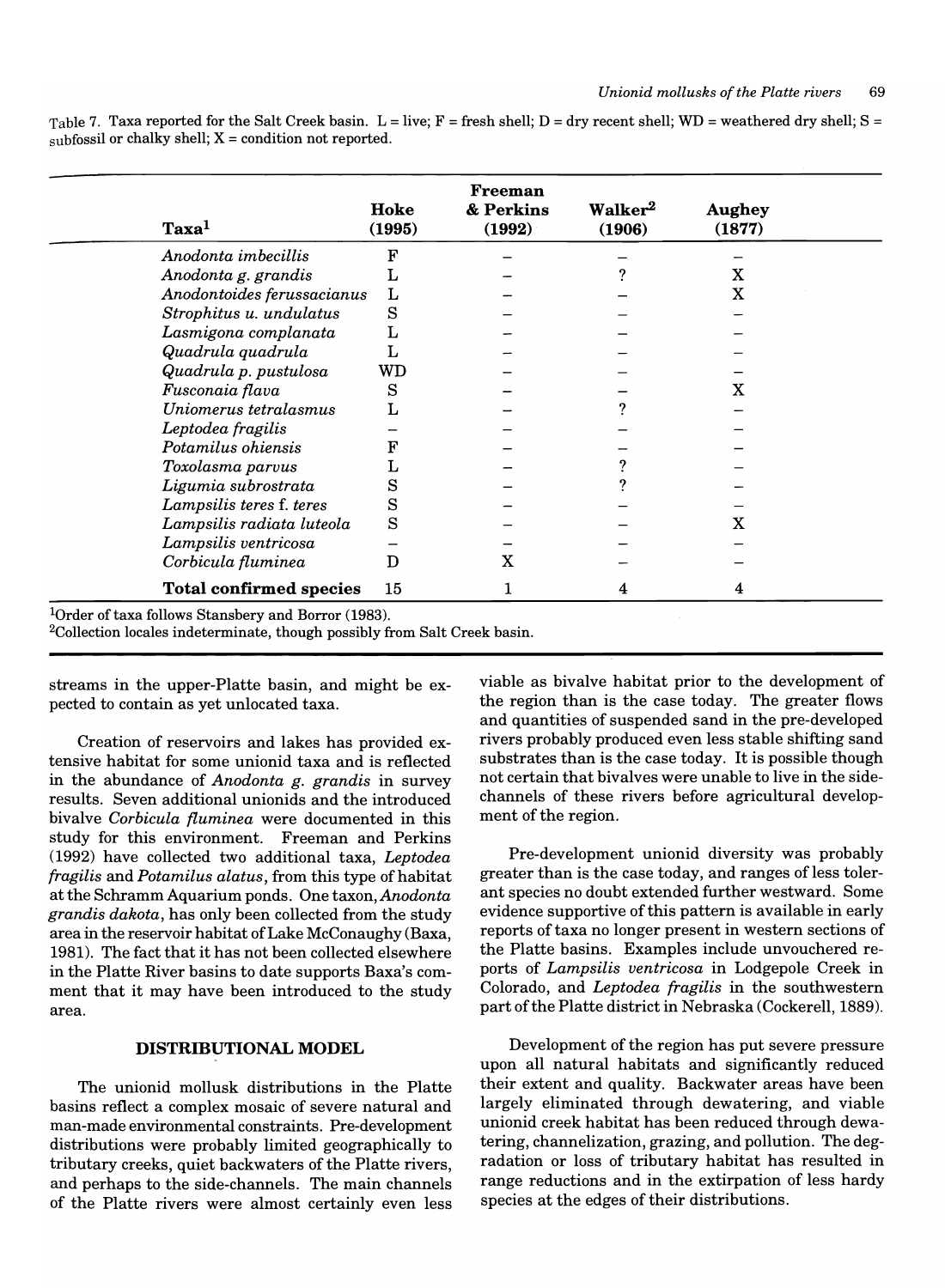![](_page_22_Figure_1.jpeg)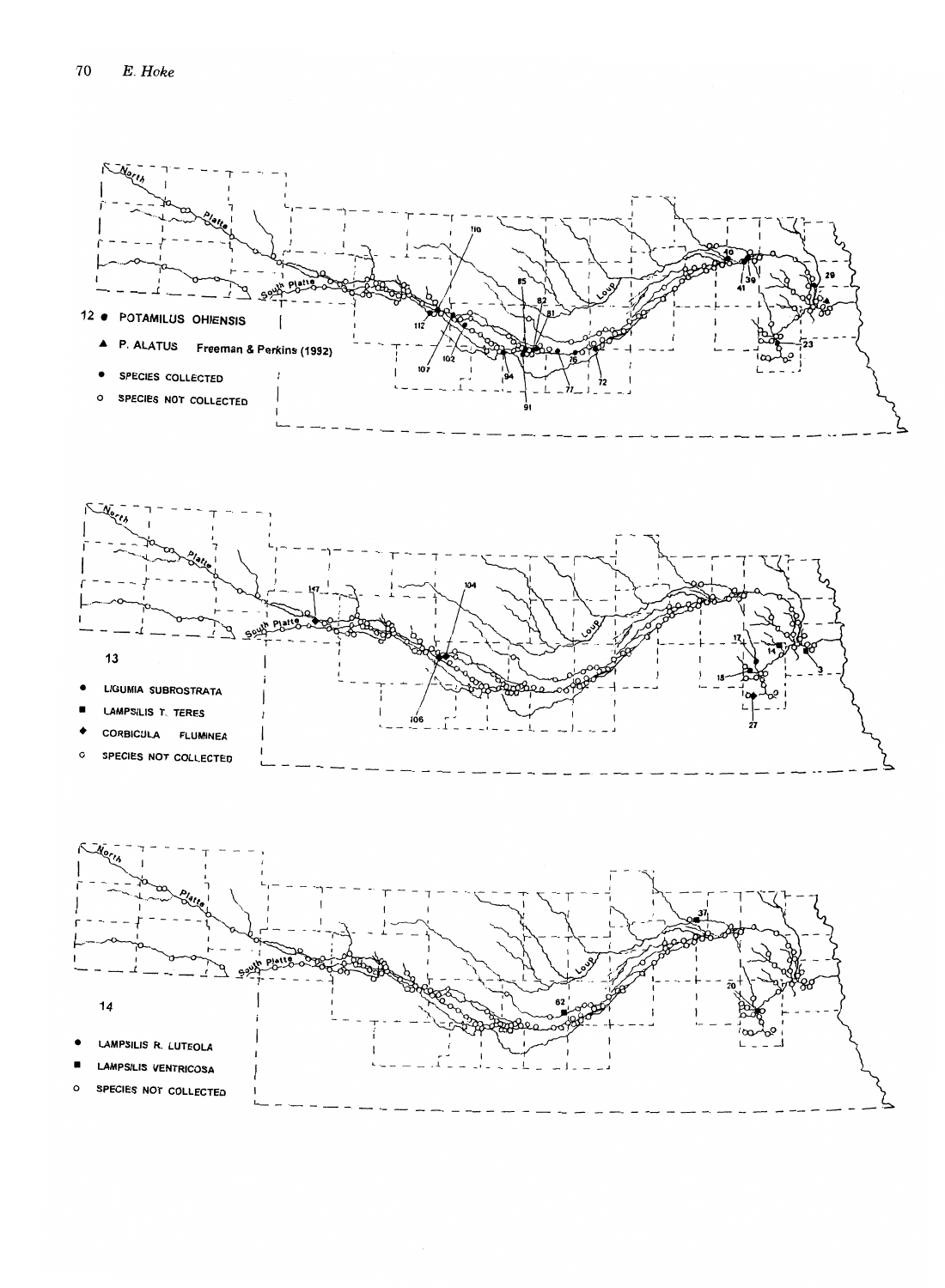Concurrent with the destruction of natural creek and backwater habitats, a number of new habitats have been created, and portions of others may have become viable for unionids. The latter include the western portion of the main channel of the upper-Platte River and possibly the side-channels of the upper-Platte River as well. Both habitats may have become viable due to the reduction in both flows and suspended sediment resulting from construction of upstream dams and surface-water withdrawal and the resultant decrease in shifting sand substrates. In addition, manmade habitat has been created from the development process including canals, ditches, sandpits and reservoirs. Portions of these new habitats which are not dewatered annually provide significant refugia for those species able to adapt to these environments.

#### **CONCLUSION**

The documented bivalve fauna of the Platte basins of Nebraska includes eighteen unionid taxa and the introduced bivalve *Corbicula {luminea.* Five of these, *Quadrula p. pustulosa, Toxolasma parvus, Ligumia subrostrata, Lampsilis t. teres,* and *Lampsilis ventricosa*  were first reported or confirmed for the study area in this survey. Two other taxa, *Strophitus u. undulatus*  and *Lampsilis radiata luteola,* though previously reported, were first documented with vouchered records through this study. In addition, a voucher supporting Aughey's (1877) report of *Fusconaia (lava* for the area was located, and additional specimens collected.

The most important natural parameter impacting unionid populations throughout the region is the presence of shifting sand substrates. Since these substrates characterize the main channels of the major rivers in the region, unionids were probably restricted to backwater and small stream habitats prior to the development of the region. The distributions of bivalve fauna collected from the area substantiate the critical importance of tributary streams for unionid mollusks. Fifteen unionids were documented for this environment, and seven of these were restricted solely to this habitat. The importance of this type of habitat is underscored by the fact that most productive non-man-made habitats collected were characterized by their similarity to the habitat of small streams. The backwater areas of the Platte rivers are the only exception, but they are similar to small-stream habitat in their absence of shifting sand substrates.

Bivalve diversity was once highly concentrated in the tributaries of the extreme lower-Platte basin, but the development of the region has significantly impacted this habitat. Dewatering, channelization, pollution, and grazing have decreased the quality and quan-

tity of all natural habitats. This is probably reflected in the absence of fresh shells for six of the seven taxa recovered solely from tributary streams.

Development of the region has been accompanied by the creation of new environments and the possible modification of some formerly unviable habitats into usable bivalve habitat. Irrigation canals, ditches, reservoirs, lakes, and sandpits now provide important habitats in the region for those bivalves that are able to adapt to these environments. In fact, at present, unionids may be numerically more abundant in these new environments than in the natural habitats of the region. The ultimate result of the development of the region, however, has been a decrease in the unionid diversity of the area.

# **ACKNOWLEDGMENTS**

A number of individuals contributed their time or support to this project. Dr. Clayton True of the University of Nebraska at Kearney provided access to study specimens from local streams at that institution. Mr. Bob Thomas, formerly Fisheries Chief with the Nebraska Game and Parks Commission and now retired, donated a number of collections to the author during the course of this study. In addition, he provided permission for distribution of a questionnaire on unionids to officers of the Nebraska Game and Parks Commission. Thanks are due to the Nebraska State Historical Society for access to study specimens collected from Wagon Train Lake near Lincoln, Nebraska, and to Dr. Patricia Freeman of the Nebraska State Museum for access to collections housed at that facility.

Thanks are extended to Dr. David H. Stansbery of the Ohio State University Museum of Biological Diversity, who provided support and encouragement throughout the course of this study as well as a number of comments on this initial manuscript. Dr. Robert Kaul and Dr. David Sutherland spent considerable time and effort preparing the manuscript for publication.

The late Dr. Carl Gugler provided the initial support and encouragement for this project which was an outgrowth of a research project for one of his courses at the University of Nebraska-Lincoln.

# **LITERATURE CITED**

- Aughey, Samuel. 1877. Catalogue of the land and freshwater shells of Nebraska. *Bulletin of the U.S. Geological and Geographical Survey of the Territories* 3(3): 697-704.
- Baxa, Mark D. 1981. *Anodonta* species of Lake McConaughy, western Nebraska. *The Nautilus*  95(4): 180-183.